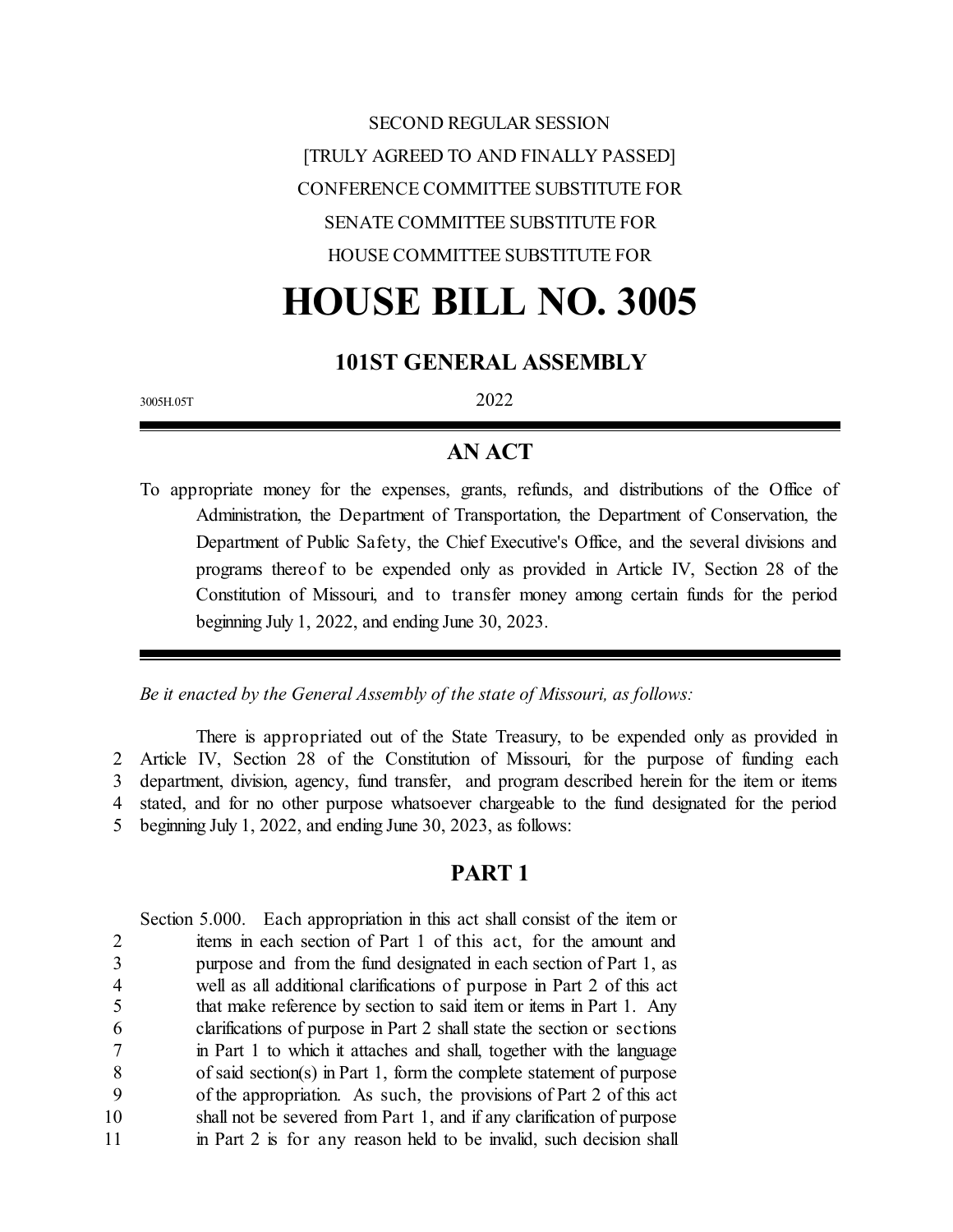invalidate all of the appropriations in this act of which said clarification of purpose is a part. Part 3 of this act contains an appendix of appropriations consisting of one-time new decision items for the fiscal year beginning July 1, 2022 and ending June 30, 2023. The amount(s) in the appendix will not be considered an 17 addition to any ongoing core appropriation(s) in future fiscal periods beyond June 30, 2023. The amount(s) in the appendix may, however, be requested in any future fiscal period as a new decision item.

Section 5.005. To the Office of Administration

| $\overline{2}$ | For the Commissioner's Office, provided that not more than three percent                                                          |
|----------------|-----------------------------------------------------------------------------------------------------------------------------------|
| 3              | $(3%)$ flexibility is allowed from this section to Section 5.145, and                                                             |
| $\overline{4}$ | further provided five percent $(5%)$ flexibility is allowed from                                                                  |
| 5              | personal service to expense and equipment, and five percent $(5\%)$                                                               |
| 6              | flexibility is allowed between Sections 5.005, 5.015, 5.020, 5.025,                                                               |
| 7              | 5.030, 5.055, 5.065, 5.080, and 5.095                                                                                             |
| 8              |                                                                                                                                   |
| 9              | Annual salary adjustment in accordance with Section 105.005, RSMo. 8,819                                                          |
| 10             |                                                                                                                                   |
| 11             |                                                                                                                                   |
| 12             | For the Office of Equal Opportunity, provided twenty-five percent $(25%)$                                                         |
| 13             | flexibility is allowed between personal service and expense and                                                                   |
| 14             | equipment                                                                                                                         |
| 15             |                                                                                                                                   |
| 16             |                                                                                                                                   |
| 17             | From General Revenue Fund (0101). $\ldots \ldots \ldots \ldots \ldots \ldots \ldots \ldots \ldots \ldots \ldots \ldots$ 471,838   |
| 18             | For a Prescription Drug Monitoring Program                                                                                        |
| 19             | Expense and Equipment                                                                                                             |
| 20             |                                                                                                                                   |
| 21             |                                                                                                                                   |
| 22             |                                                                                                                                   |
| 23             | From General Revenue Fund (0101). $\ldots \ldots \ldots \ldots \ldots \ldots \ldots \ldots \ldots \ldots \ldots \qquad 2,125,552$ |
| 24             |                                                                                                                                   |
|                | Section 5.010. To the Office of Administration                                                                                    |
| 2              | For the Commissioner's Office                                                                                                     |
| 3              | For funding a program for low-risk offender supervision, that monitors                                                            |
|                | individuals subject to pre-conviction or nost-conviction                                                                          |

- 4 individuals subject to pre-conviction or post-conviction<br>5 supervision through a check-in system that the supervising agency supervision through a check-in system that the supervising agency
- or circuit can access through a secure web-based platform; a
- secondary objective is to establish exclusion zones and compliance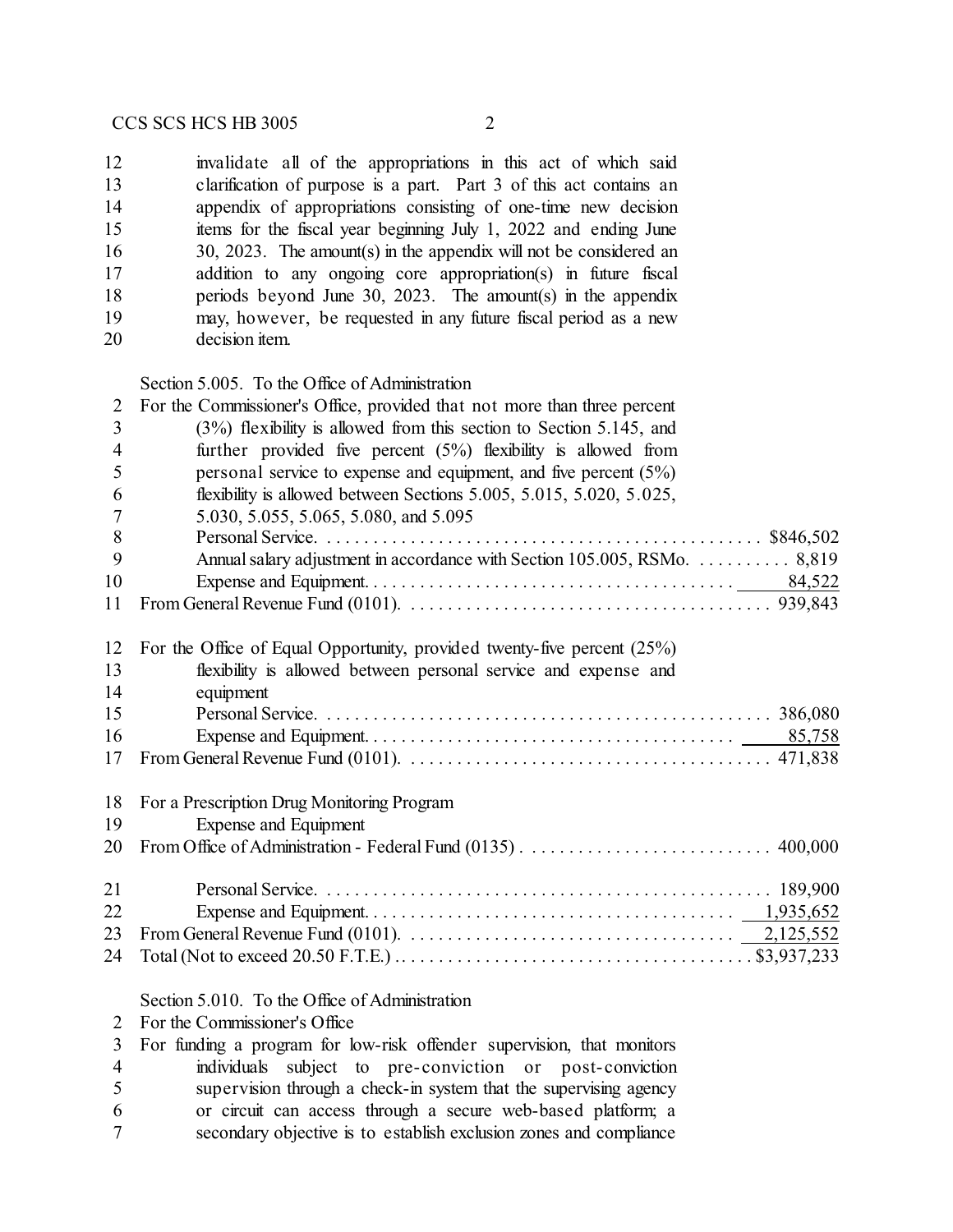| 8<br>9<br>10<br>11  | levels through a platform capable of generating relevant reports;<br>supervision of defendants when implementing Supreme Court<br>Rule 33.01 relating to a pre-trial defendant's right to release<br>From General Revenue Fund (0101). $\ldots \ldots \ldots \ldots \ldots \ldots \ldots \ldots \ldots \ldots \ldots$ \$4,000,000 |
|---------------------|-----------------------------------------------------------------------------------------------------------------------------------------------------------------------------------------------------------------------------------------------------------------------------------------------------------------------------------|
|                     |                                                                                                                                                                                                                                                                                                                                   |
|                     | Section 5.015. To the Office of Administration                                                                                                                                                                                                                                                                                    |
| $\overline{2}$      | For the Division of Accounting, provided three percent $(3%)$ flexibility is                                                                                                                                                                                                                                                      |
| 3<br>$\overline{4}$ | allowed from this section to Section 5.145, and further provided<br>five percent (5%) flexibility is allowed between personal service                                                                                                                                                                                             |
| 5                   | to expense and equipment, and five percent $(5%)$ flexibility is                                                                                                                                                                                                                                                                  |
| 6                   | allowed between Sections 5.005, 5.015, 5.020, 5.025, 5.030, 5.055,                                                                                                                                                                                                                                                                |
| 7                   | 5.065, 5.080, and 5.095                                                                                                                                                                                                                                                                                                           |
| 8                   |                                                                                                                                                                                                                                                                                                                                   |
| 9                   |                                                                                                                                                                                                                                                                                                                                   |
| 10                  |                                                                                                                                                                                                                                                                                                                                   |
| 11                  | For the implementation of a new enterprise resource planning system,                                                                                                                                                                                                                                                              |
| 12                  | provided five percent $(5%)$ flexibility is allowed between personal                                                                                                                                                                                                                                                              |
| 13                  | service to expense and equipment                                                                                                                                                                                                                                                                                                  |
| 14                  |                                                                                                                                                                                                                                                                                                                                   |
| 15                  | 86,474                                                                                                                                                                                                                                                                                                                            |
| 16                  | From General Revenue Fund (0101). $\ldots \ldots \ldots \ldots \ldots \ldots \ldots \ldots \ldots \ldots \ldots \ldots \ldots$ 3,729,752                                                                                                                                                                                          |
| 17                  | Total (Not to exceed 111.00 F.T.E.) $\dots \dots \dots \dots \dots \dots \dots \dots \dots \dots \dots \dots \dots \dots \$ \$7,254,195                                                                                                                                                                                           |
|                     | Section 5.020. To the Office of Administration                                                                                                                                                                                                                                                                                    |
| 2                   | For the Division of Budget and Planning, provided three percent $(3%)$                                                                                                                                                                                                                                                            |
| 3                   | flexibility is allowed from this section to Section 5.145, and                                                                                                                                                                                                                                                                    |
| 4                   | further provided fifteen percent $(15%)$ flexibility is allowed                                                                                                                                                                                                                                                                   |
| 5                   | between personal service and expense and equipment, and five                                                                                                                                                                                                                                                                      |
| 6                   | percent (5%) flexibility is allowed between Sections 5.005, 5.015,                                                                                                                                                                                                                                                                |
| 7                   | 5.020, 5.025, 5.030, 5.055, 5.065, 5.080, and 5.095                                                                                                                                                                                                                                                                               |
| 8                   |                                                                                                                                                                                                                                                                                                                                   |
| 9<br>10             |                                                                                                                                                                                                                                                                                                                                   |
|                     |                                                                                                                                                                                                                                                                                                                                   |
| 11                  | For census preparation                                                                                                                                                                                                                                                                                                            |
| 12                  | 568,910                                                                                                                                                                                                                                                                                                                           |
| 13                  |                                                                                                                                                                                                                                                                                                                                   |
|                     | Section 5.025. To the Office of Administration                                                                                                                                                                                                                                                                                    |
| $\overline{2}$      | For the Information Technology Services Division, provided three percent                                                                                                                                                                                                                                                          |
| 3                   | $(3%)$ flexibility is allowed from this section to Section 5.145, and                                                                                                                                                                                                                                                             |
| $\overline{4}$<br>5 | provided twenty-five percent $(25%)$ flexibility is allowed between<br>and within personal service and expense and equipment within                                                                                                                                                                                               |
|                     |                                                                                                                                                                                                                                                                                                                                   |

5 and within personal service and expense and equipment within 6 Section 5.025, and further provided twenty-five percent (25%) Section 5.025, and further provided twenty-five percent (25%)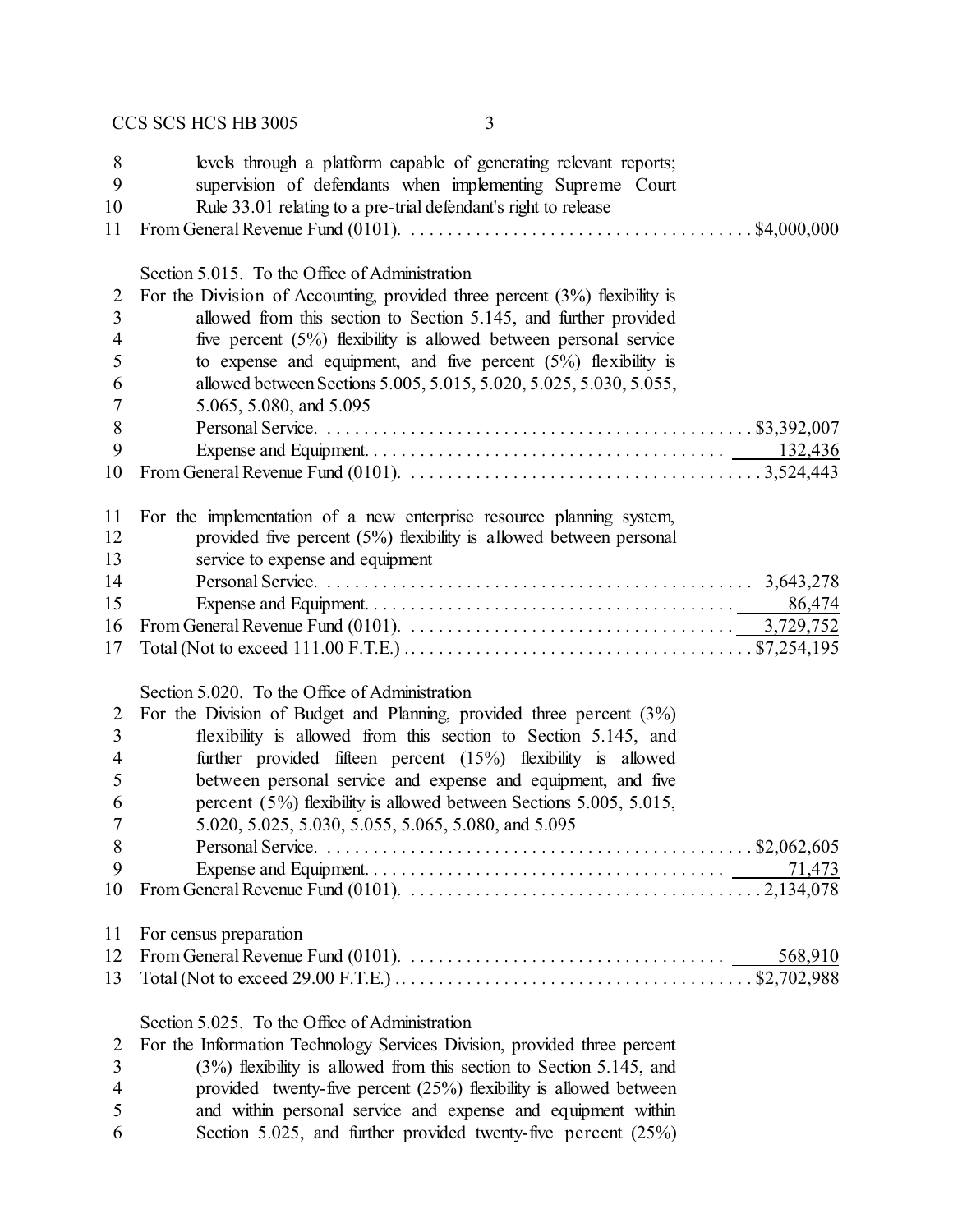| $\overline{7}$<br>8<br>9 | flexibility is allowed from this section to Section 5.030 between<br>the general revenue fund, twenty-five percent $(25%)$ flexibility is<br>allowed from this section to Section 5.030 between federal funds, |
|--------------------------|----------------------------------------------------------------------------------------------------------------------------------------------------------------------------------------------------------------|
| 10                       | and twenty-five percent $(25%)$ flexibility is allowed from this                                                                                                                                               |
| 11                       | section to Section 5.030 between other funds, and five percent                                                                                                                                                 |
| 12                       | $(5\%)$ flexibility is allowed between Sections 5.005, 5.015, 5.020,                                                                                                                                           |
| 13                       | 5.025, 5.030, 5.055, 5.065, 5.080, and 5.095                                                                                                                                                                   |
| 14                       | For Information Technology Services Division billings                                                                                                                                                          |
| 15                       |                                                                                                                                                                                                                |
| 16                       |                                                                                                                                                                                                                |
| 17                       | From Missouri Revolving Information Technology Trust Fund (0980) 51,595,112                                                                                                                                    |
| 18                       | providing state-wide information technology applications,<br>For                                                                                                                                               |
| 19                       | infrastructure and administrative support                                                                                                                                                                      |
| 20                       |                                                                                                                                                                                                                |
| 21                       |                                                                                                                                                                                                                |
| 22                       | From General Revenue Fund (0101). $\ldots \ldots \ldots \ldots \ldots \ldots \ldots \ldots \ldots \ldots \ldots \ldots \ldots$ . 6,510,395                                                                     |
| 23                       |                                                                                                                                                                                                                |
| 24                       |                                                                                                                                                                                                                |
| 25                       |                                                                                                                                                                                                                |
| 26                       | For funding information technology security enhancements                                                                                                                                                       |
| 27                       |                                                                                                                                                                                                                |
| 28                       |                                                                                                                                                                                                                |
| 29                       | From General Revenue Fund (0101). $\ldots \ldots \ldots \ldots \ldots \ldots \ldots \ldots \ldots \ldots \ldots \ldots \ldots 22,067,748$                                                                      |
| 30                       | Expense and Equipment                                                                                                                                                                                          |
| 31                       |                                                                                                                                                                                                                |
| 32                       |                                                                                                                                                                                                                |
|                          | Section 5.030. To the Office of Administration                                                                                                                                                                 |
| $\overline{2}$           | For the Information Technology Services Division, provided three percent                                                                                                                                       |

 (3%) flexibility is allowed from this section to Section 5.145, and provided twenty-five percent (25%) flexibility is allowed between and within personal service and expense and equipment within Section 5.030, and further provided twenty-five percent (25%) flexibility is allowed between and within departments' general revenue funds, twenty-five percent (25%) flexibility is allowed between and within departments' federal funds, and twenty-five percent (25%) flexibility is allowed between and within departments' other funds, and five percent (5%) flexibility is 12 allowed between Sections 5.005, 5.015, 5.020, 5.025, 5.030, 5.055, 5.065, 5.080, and 5.095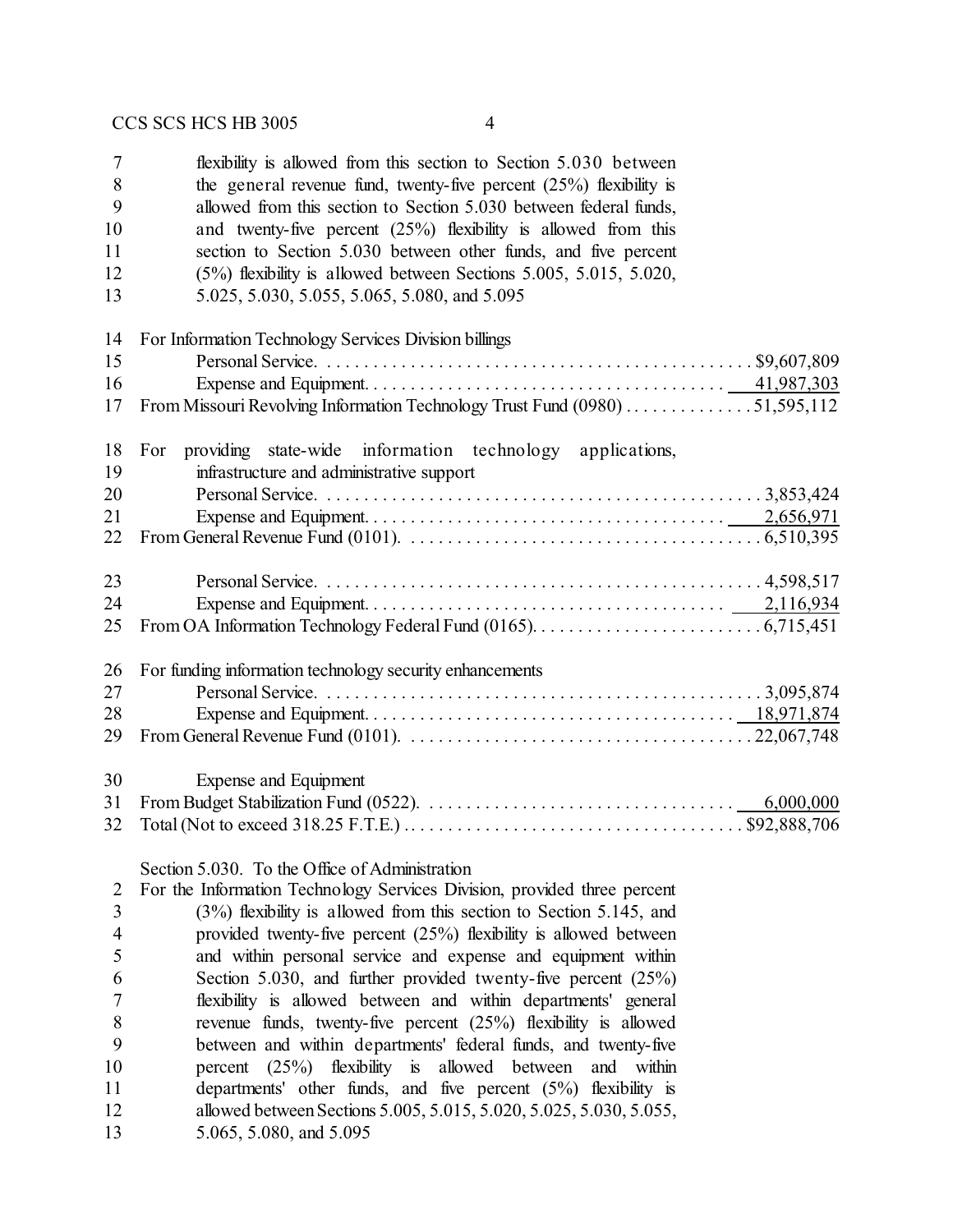|   |                | I      |  |
|---|----------------|--------|--|
| × |                |        |  |
|   |                |        |  |
| × | ۰.<br>۰.<br>۰. | ٠<br>i |  |

| 14 | For the Department of Elementary and Secondary Education                    |
|----|-----------------------------------------------------------------------------|
| 15 |                                                                             |
| 16 |                                                                             |
| 17 |                                                                             |
| 18 |                                                                             |
| 19 |                                                                             |
|    |                                                                             |
| 20 | For the Department of Higher Education and Workforce Development            |
| 21 |                                                                             |
| 22 |                                                                             |
| 23 |                                                                             |
|    |                                                                             |
| 24 |                                                                             |
| 25 |                                                                             |
|    |                                                                             |
| 26 | For the Department of Revenue                                               |
| 27 |                                                                             |
| 28 |                                                                             |
| 29 |                                                                             |
|    |                                                                             |
| 30 |                                                                             |
|    |                                                                             |
| 31 |                                                                             |
| 32 |                                                                             |
| 33 |                                                                             |
| 34 | For the Office of Administration                                            |
|    |                                                                             |
| 35 |                                                                             |
| 36 |                                                                             |
|    |                                                                             |
| 37 |                                                                             |
| 38 |                                                                             |
|    |                                                                             |
| 39 | For on at least an annual basis, the departments of Social Services, Mental |
| 40 | Health, Health and Senior Services, and Elementary and Secondary            |
| 41 | Education, and any other department as applicable, shall make               |
| 42 | available to the public on its website data concerning geographic           |
| 43 | variance in usage of public assistance benefits including, but not          |
| 44 | limited to, the<br>Supplemental Nutrition Assistance<br>Program             |
| 45 | (SNAP), Temporary Assistance for Needy Families (TANF)                      |
| 46 | program, Women, Infants and Children (WIC) program, and MO                  |
| 47 | HealthNet, provided that the data shall include, at a minimum, the          |
| 48 | averages of monthly,<br>aggregate, nonconfidential,<br>and                  |
| 49 | nonpersonally identifiable information for: (1) the total number of         |
| 50 | households enrolled and average benefit received in each city,              |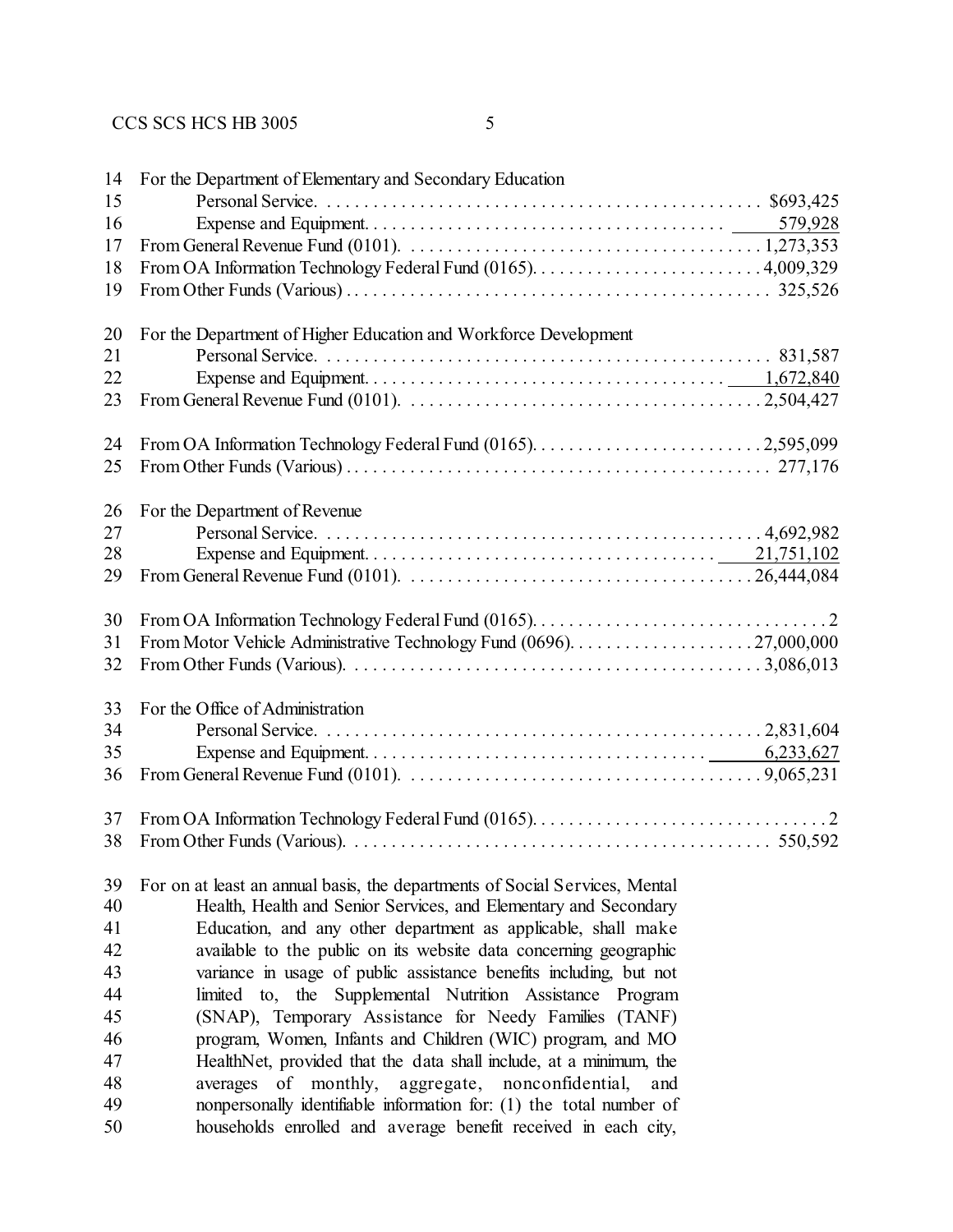| 51<br>52 | town, village, or municipality of the state with a population greater<br>than one thousand inhabitants; and (2) the total number of |
|----------|-------------------------------------------------------------------------------------------------------------------------------------|
| 53       | households enrolled and average benefit received in each county                                                                     |
| 54       | of the state with a population greater than one thousand inhabitants                                                                |
| 55       |                                                                                                                                     |
|          |                                                                                                                                     |
| 56       | For the Department of Agriculture                                                                                                   |
| 57       |                                                                                                                                     |
| 58       |                                                                                                                                     |
| 59       |                                                                                                                                     |
|          |                                                                                                                                     |
| 60       |                                                                                                                                     |
| 61       |                                                                                                                                     |
|          |                                                                                                                                     |
| 62       | For the Department of Natural Resources                                                                                             |
| 63       |                                                                                                                                     |
| 64       |                                                                                                                                     |
| 65       |                                                                                                                                     |
|          |                                                                                                                                     |
| 66       |                                                                                                                                     |
| 67       |                                                                                                                                     |
| 68       | For the Department of Economic Development                                                                                          |
| 69       |                                                                                                                                     |
| 70       |                                                                                                                                     |
| 71       |                                                                                                                                     |
|          |                                                                                                                                     |
| 72       |                                                                                                                                     |
| 73       |                                                                                                                                     |
|          |                                                                                                                                     |
| 74       | For the Department of Commerce and Insurance                                                                                        |
| 75       | 1,091<br>Personal Service.                                                                                                          |
| 76       |                                                                                                                                     |
| 77       |                                                                                                                                     |
|          |                                                                                                                                     |
| 78       |                                                                                                                                     |
|          |                                                                                                                                     |
| 79       | For the Department of Labor and Industrial Relations                                                                                |
| 80       |                                                                                                                                     |
| 81       |                                                                                                                                     |
| 82       |                                                                                                                                     |
|          |                                                                                                                                     |
| 83       | From Department of Labor and Industrial Relations Administrative Fund                                                               |
| 84       |                                                                                                                                     |
| 85       |                                                                                                                                     |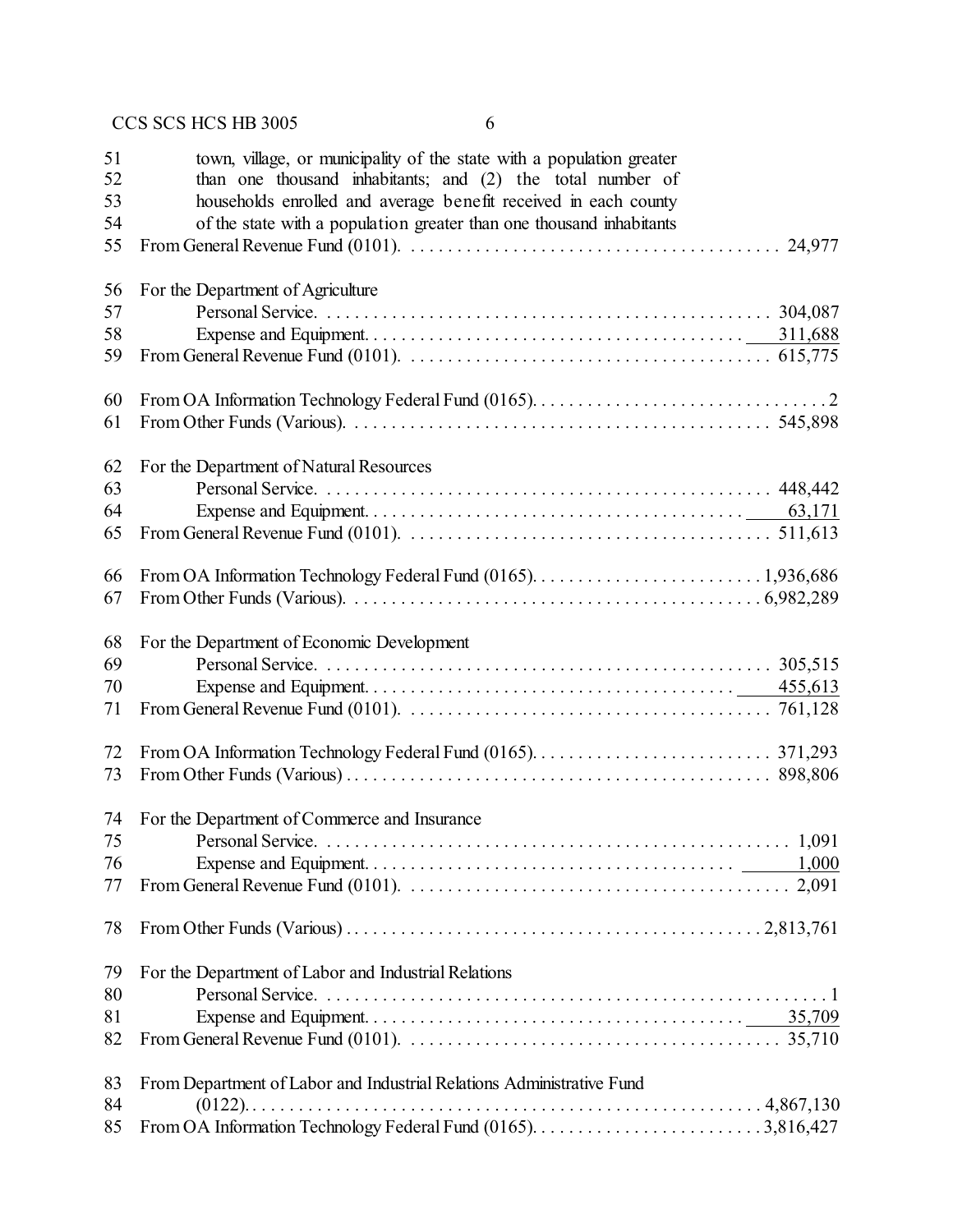| 86  |                                                                                                                                           |
|-----|-------------------------------------------------------------------------------------------------------------------------------------------|
| 87  |                                                                                                                                           |
| 88  |                                                                                                                                           |
| 89  |                                                                                                                                           |
|     |                                                                                                                                           |
| 90  | For the Department of Public Safety                                                                                                       |
| 91  |                                                                                                                                           |
| 92  |                                                                                                                                           |
| 93  |                                                                                                                                           |
|     |                                                                                                                                           |
| 94  |                                                                                                                                           |
| 95  |                                                                                                                                           |
|     |                                                                                                                                           |
| 96  | For the Department of Corrections                                                                                                         |
| 97  |                                                                                                                                           |
| 98  |                                                                                                                                           |
| 99  | From General Revenue Fund (0101). $\ldots \ldots \ldots \ldots \ldots \ldots \ldots \ldots \ldots \ldots \ldots \ldots \ldots 11,025,736$ |
|     |                                                                                                                                           |
| 100 |                                                                                                                                           |
| 101 |                                                                                                                                           |
|     |                                                                                                                                           |
| 102 | For the Department of Health and Senior Services                                                                                          |
| 103 |                                                                                                                                           |
| 104 |                                                                                                                                           |
| 105 |                                                                                                                                           |
|     |                                                                                                                                           |
| 106 |                                                                                                                                           |
| 107 | From Department of Health and Senior Services Federal Stimulus                                                                            |
| 108 |                                                                                                                                           |
| 109 | From Department of Health and Senior Services Federal Stimulus                                                                            |
| 110 |                                                                                                                                           |
| 111 |                                                                                                                                           |
|     |                                                                                                                                           |
| 112 | For the Department of Mental Health                                                                                                       |
| 113 |                                                                                                                                           |
| 114 |                                                                                                                                           |
| 115 | From General Revenue Fund (0101). $\ldots \ldots \ldots \ldots \ldots \ldots \ldots \ldots \ldots \ldots \ldots \ldots \ldots 8,726,626$  |
|     |                                                                                                                                           |
| 116 |                                                                                                                                           |
| 117 | For the Department of Social Services                                                                                                     |
| 118 |                                                                                                                                           |
| 119 |                                                                                                                                           |
| 120 |                                                                                                                                           |
|     |                                                                                                                                           |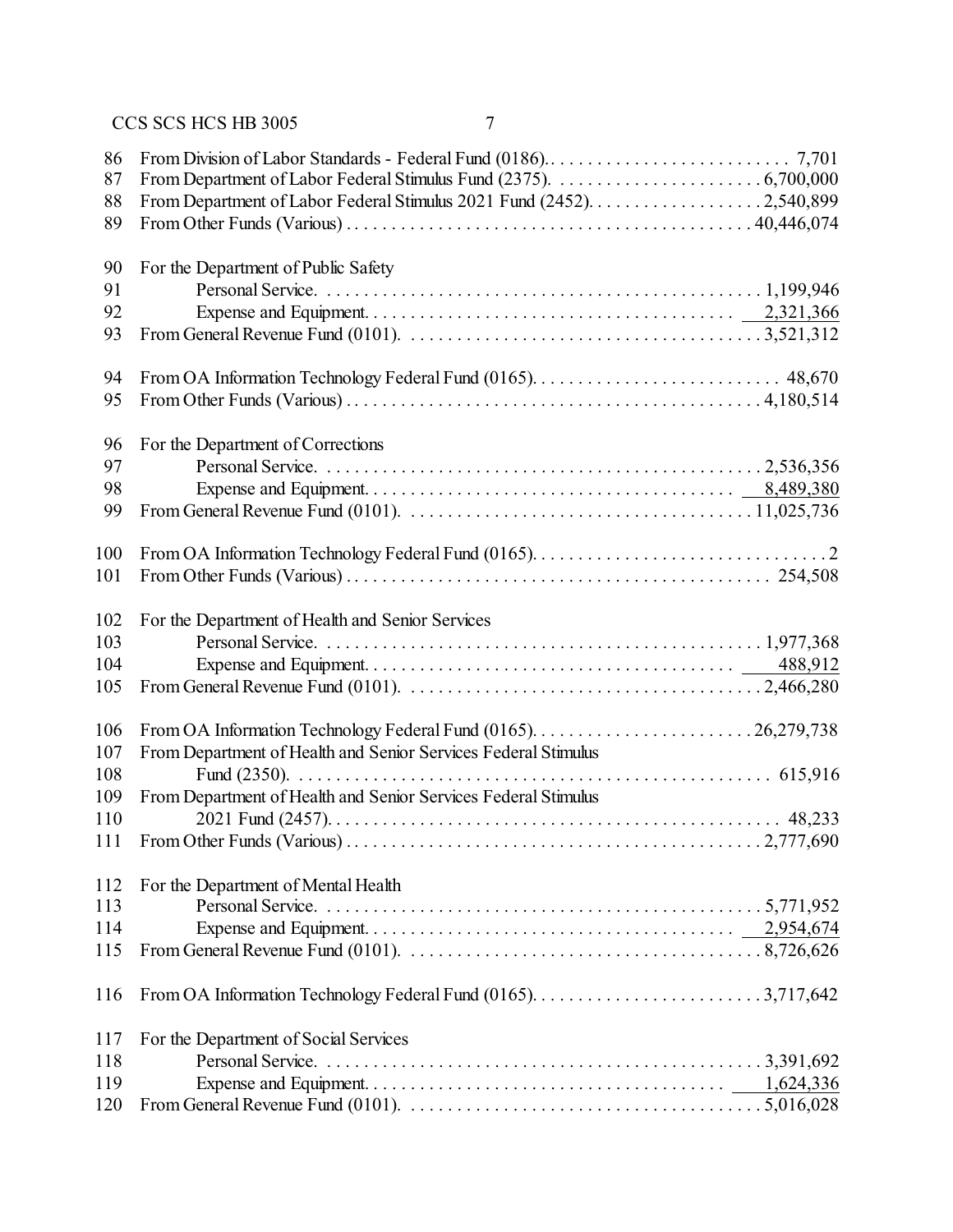| 121<br>122<br>123        | From Temporary Assistance for Needy Families Federal Fund (0199).  9,892,870                                                  |
|--------------------------|-------------------------------------------------------------------------------------------------------------------------------|
|                          |                                                                                                                               |
|                          | Section 5.035. To the Office of Administration                                                                                |
| $\overline{2}$           | For the Information Technology Services Division                                                                              |
| $\overline{3}$           | For the centralized telephone billing system                                                                                  |
| 4                        | Expense and Equipment                                                                                                         |
| 5                        | From Missouri Revolving Information Technology Trust Fund (0980). \$44,700,697                                                |
|                          | Section 5.040. To the Office of Administration                                                                                |
| $\overline{c}$           | Funds are to be transferred out of the State Treasury to the                                                                  |
| $\overline{3}$           | E-Procurement and State Technology Fund                                                                                       |
| $\overline{4}$           | From Missouri Revolving Information Technology Trust Fund (0980). \$9,200,000                                                 |
| 5                        | For receiving and expending funds for E-Procurement activities                                                                |
| 6                        |                                                                                                                               |
| 7                        |                                                                                                                               |
|                          | Section 5.045. To the Office of Administration                                                                                |
| 2                        | For the Information Technology Services Division                                                                              |
| $\mathfrak{Z}$           | For replacement of the statewide accounting and budgeting systems,                                                            |
| $\overline{4}$           | including consulting and procurement, per a memorandum of                                                                     |
| 5                        | understanding between the Missouri House of Representatives,                                                                  |
| 6                        | the Missouri Senate, the Office of Administration, and the                                                                    |
| 7                        | Judiciary                                                                                                                     |
| 8                        | From General Revenue Fund (0101). $\ldots \ldots \ldots \ldots \ldots \ldots \ldots \ldots \ldots \ldots \ldots$ \$21,800,000 |
| 9                        |                                                                                                                               |
| 10                       |                                                                                                                               |
|                          | Section 5.050. To the Office of Administration                                                                                |
| 2                        | For the Division of Accounting                                                                                                |
| 3                        | Funds are to be transferred out of the State Treasury, such                                                                   |
| $\overline{\mathcal{A}}$ | amounts as are necessary for allocation of costs to other funds in                                                            |
| 5                        | support of the implementation of a new enterprise resource                                                                    |
| 6                        | planning system                                                                                                               |
| $\overline{7}$           | \$6,000,000                                                                                                                   |
|                          | Section 5.055. To the Office of Administration                                                                                |
| $\overline{2}$           | For the Division of Personnel, provided three percent $(3%)$ flexibility is                                                   |
| $\overline{3}$           | allowed from this section to Section 5.145, and further provided                                                              |
| 4                        | five percent $(5\%)$ flexibility is allowed between personal service                                                          |
| 5                        | and expense and equipment, and five percent $(5%)$ flexibility is                                                             |
| 6                        | allowed between Sections 5.005, 5.015, 5.020, 5.025, 5.030,                                                                   |
| 7                        | 5.055, 5.065, 5.080, and 5.095                                                                                                |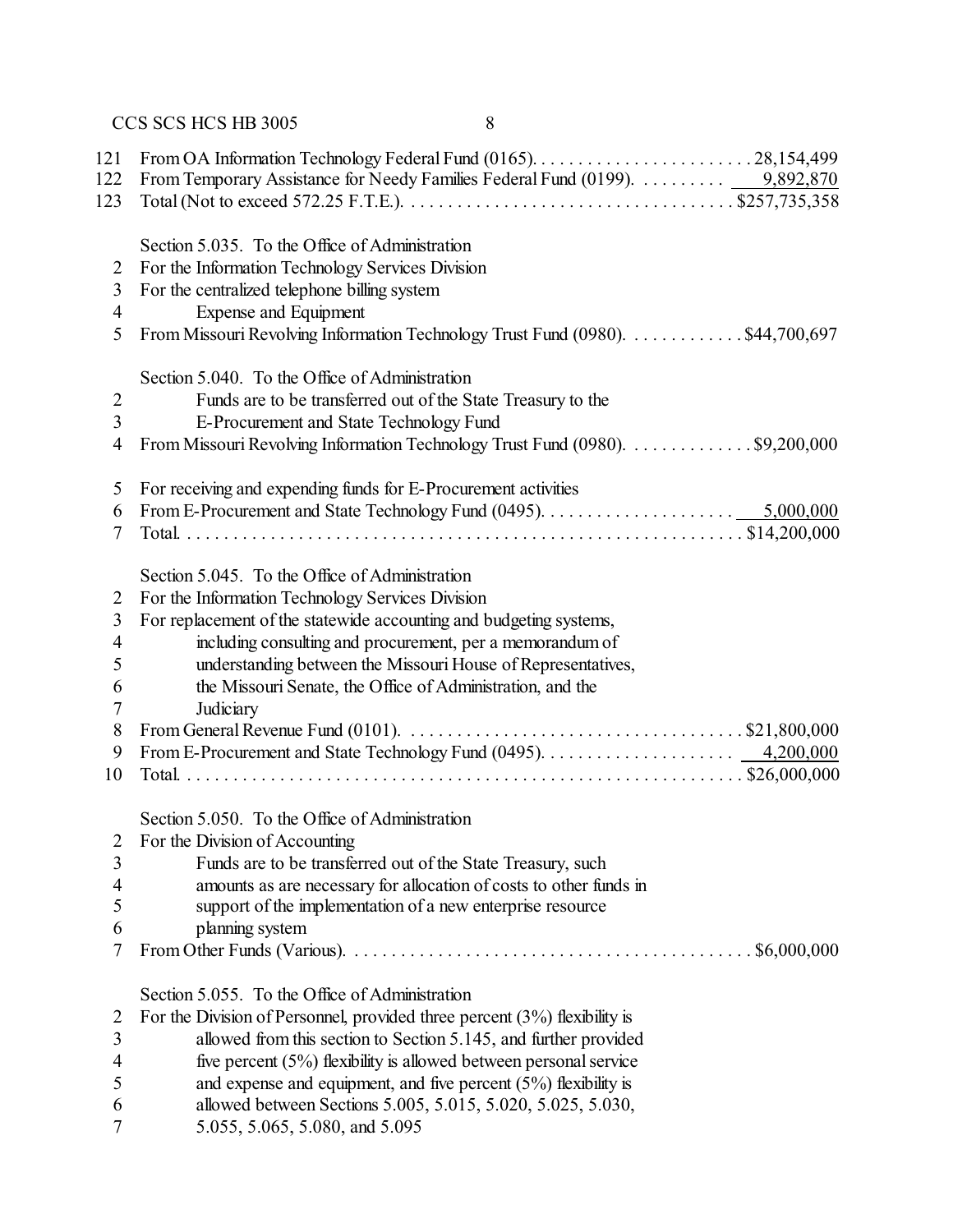| 8<br>9<br>10         |                                                                                                                                       |
|----------------------|---------------------------------------------------------------------------------------------------------------------------------------|
| 11<br>12<br>13<br>14 | From Office of Administration Revolving Administrative Trust Fund                                                                     |
|                      |                                                                                                                                       |
| 15                   |                                                                                                                                       |
| 16                   |                                                                                                                                       |
| 17                   |                                                                                                                                       |
| 18                   |                                                                                                                                       |
|                      | Section 5.057. To the Office of Administration                                                                                        |
| 2                    | For the Statewide Rewards and Recognition Program                                                                                     |
| $\overline{3}$       | From General Revenue Fund (0101). $\ldots \ldots \ldots \ldots \ldots \ldots \ldots \ldots \ldots \ldots \ldots \ldots$ \$6,663,450   |
|                      | Section 5.060. To the Office of Administration                                                                                        |
| 2                    | For the Division of Personnel, for an employee suggestion program                                                                     |
| 3                    | From General Revenue Fund (0101). $\ldots \ldots \ldots \ldots \ldots \ldots \ldots \ldots \ldots \ldots \ldots$ \$20,000             |
|                      |                                                                                                                                       |
|                      | Section 5.065. To the Office of Administration                                                                                        |
| $\overline{2}$       | For the Division of Purchasing and Materials Management, provided                                                                     |
| $\overline{3}$       | three percent $(3\%)$ flexibility is allowed from this section to                                                                     |
| $\overline{4}$       | Section 5.145, and further provided five percent $(5%)$ flexibility                                                                   |
| 5                    | is allowed between personal service and expense and                                                                                   |
| 6                    | equipment, and five percent $(5%)$ flexibility is allowed between                                                                     |
| 7                    | Sections 5.005, 5.015, 5.020, 5.025, 5.030, 5.055, 5.065, 5.080,                                                                      |
| 8                    | and 5.095                                                                                                                             |
| 9                    |                                                                                                                                       |
| 10                   |                                                                                                                                       |
| 11                   |                                                                                                                                       |
| 12                   | Personal Service                                                                                                                      |
| 13                   |                                                                                                                                       |
| 14                   |                                                                                                                                       |
| 15                   | From Department of Labor and Industrial Relations Administrative Fund                                                                 |
| 16                   |                                                                                                                                       |
| 17                   |                                                                                                                                       |
| 18                   |                                                                                                                                       |
| 19                   |                                                                                                                                       |
| 20                   |                                                                                                                                       |
| 21                   |                                                                                                                                       |
| 22                   | Total (Not to exceed 38.00 F.T.E.). $\dots \dots \dots \dots \dots \dots \dots \dots \dots \dots \dots \dots \dots \dots$ \$2,381,162 |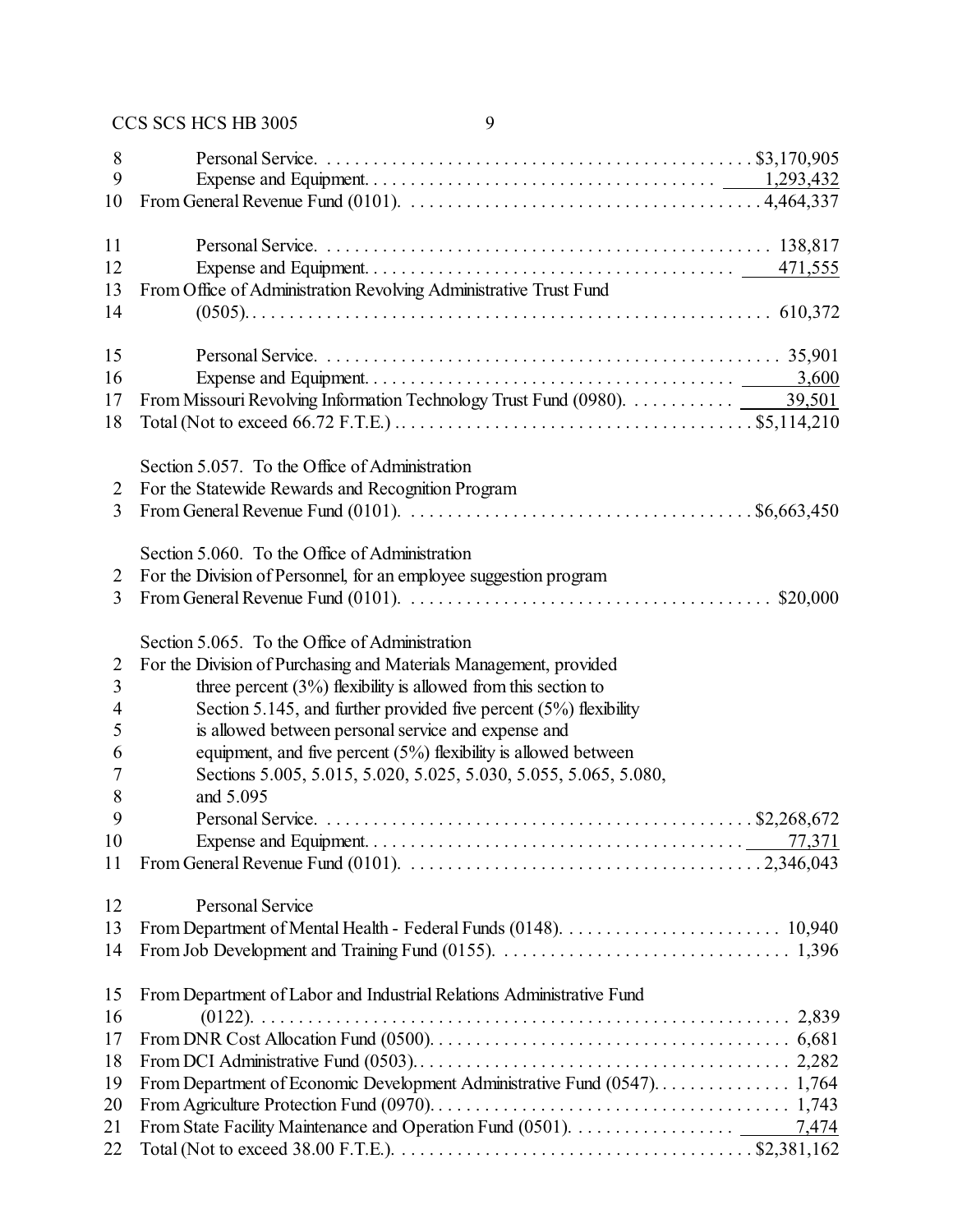Section 5.070. To the Office of Administration

- For the Division of Purchasing and Materials Management
- For refunding bid and performance bonds
- From Office of Administration Revolving Administrative Trust Fund (0505). . . . . . . . . . \$3,000,000

Section 5.075. To the Office of Administration

- For the Division of Facilities Management, Design and Construction
- Asset Management
- For authority to spend donated funds to support renovations and
- operations of the Governor's Mansion
- From State Facility Maintenance and Operation Fund (0501). . . . . . . . . . . . . . . . . . . . . . \$60,000

|                | Section 5.080. To the Office of Administration                                                                                    |
|----------------|-----------------------------------------------------------------------------------------------------------------------------------|
| 2              | For the Division of Facilities Management, Design and Construction                                                                |
| 3              | <b>Asset Management</b>                                                                                                           |
| 4              | For any and all expenditures necessary for funding the operations of the                                                          |
| 5              | Board of Public Buildings, state-owned and leased office                                                                          |
| 6              | buildings, institutional facilities, laboratories,<br>and<br>support                                                              |
| 7              | facilities, provided five percent $(5%)$ flexibility is allowed between                                                           |
| 8              | personal service and expense and equipment, and five percent                                                                      |
| 9              | $(5\%)$ flexibility is allowed between Sections 5.005, 5.015, 5.020,                                                              |
| 10             | 5.025, 5.030, 5.055, 5.065, 5.080, and 5.095                                                                                      |
| 11             | <b>Expense and Equipment</b>                                                                                                      |
| 12             | From General Revenue Fund (0101). $\ldots \ldots \ldots \ldots \ldots \ldots \ldots \ldots \ldots \ldots \ldots \ldots$ \$727,600 |
| 13             |                                                                                                                                   |
| 14             |                                                                                                                                   |
| 15             |                                                                                                                                   |
| 16             |                                                                                                                                   |
|                | Section 5.085. To the Office of Administration                                                                                    |
| 2              | For the Division of Facilities Management, Design and Construction                                                                |
| 3              | <b>Asset Management</b>                                                                                                           |
| 4              | For funding expenditures associated with the State Capitol Commission                                                             |
| 5              | <b>Expense and Equipment</b>                                                                                                      |
| 6              |                                                                                                                                   |
|                | Section 5.090. To the Board of Public Buildings                                                                                   |
| $\overline{2}$ | For the Office of Administration                                                                                                  |
| 3              | For the Division of Facilities Management, Design and Construction                                                                |
| $\overline{4}$ | <b>Asset Management</b>                                                                                                           |
| 5              | For modifications, replacement, repair costs, and other support services at                                                       |
| 6              | state-operated facilities or institutions when recovery is obtained                                                               |
| 7              | from a third party including energy rebates or disaster recovery                                                                  |
| 8              | From State Facility Maintenance and Operation Fund (0501). \$2,000,000                                                            |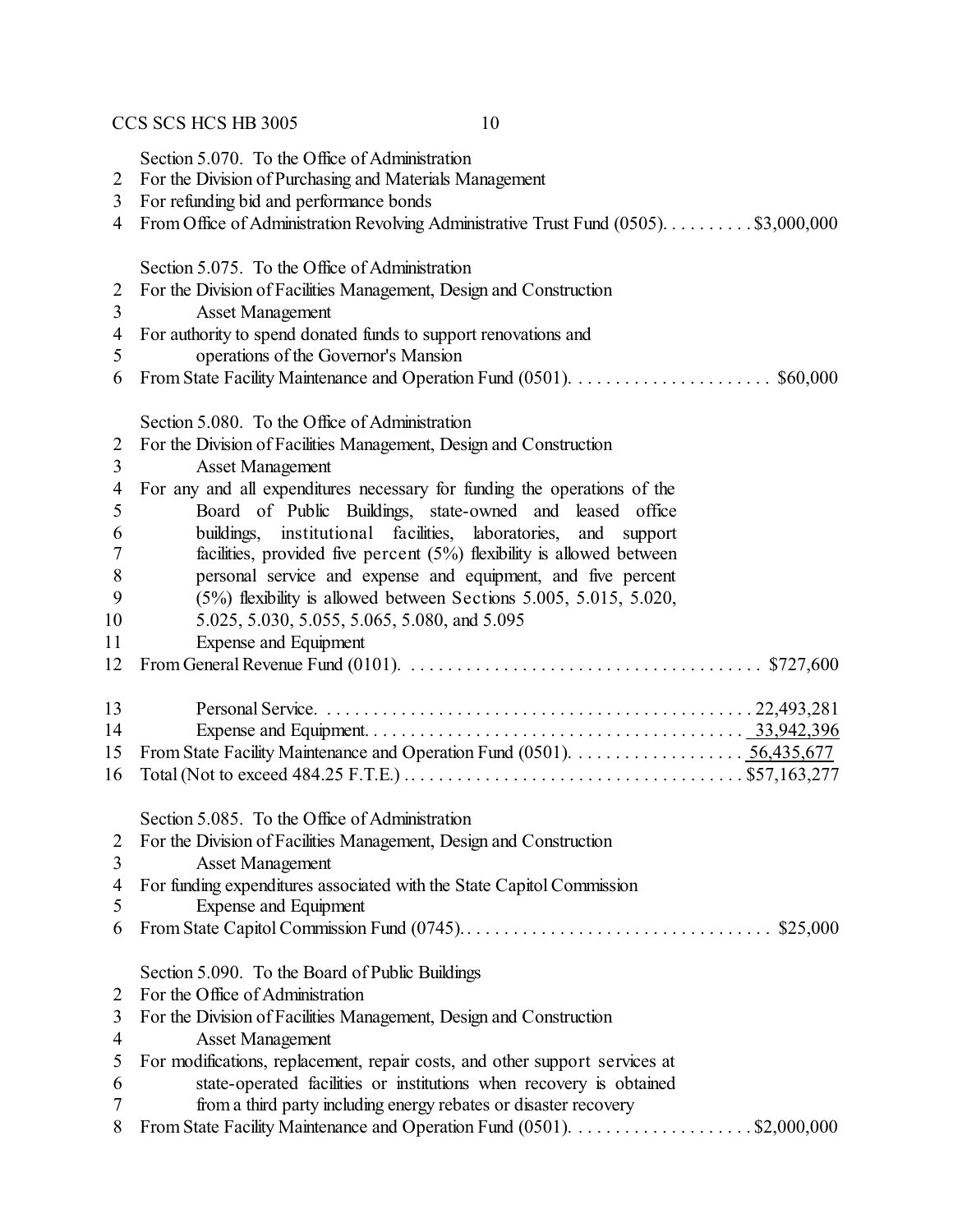Section 5.095. To the Office of Administration

| 2              | For the Division of General Services, provided three percent $(3%)$                                                                      |
|----------------|------------------------------------------------------------------------------------------------------------------------------------------|
| 3              | flexibility is allowed from this section to Section 5.145, and                                                                           |
| 4              | further provided five percent $(5%)$ flexibility is allowed between                                                                      |
| 5              | personal service and expense and equipment, and five percent                                                                             |
| 6              | $(5\%)$ flexibility is allowed between Sections 5.005, 5.015, 5.020,                                                                     |
| 7              | 5.025, 5.030, 5.055, 5.065, 5.080, and 5.095                                                                                             |
| 8              |                                                                                                                                          |
| 9              |                                                                                                                                          |
| 10             | From General Revenue Fund (0101). $\ldots \ldots \ldots \ldots \ldots \ldots \ldots \ldots \ldots \ldots \ldots \ldots \ldots 1,301,515$ |
|                |                                                                                                                                          |
| 11             |                                                                                                                                          |
| 12             |                                                                                                                                          |
| 13             | From Office of Administration Revolving Administrative Trust Fund (0505). $\frac{4,455,468}{2}$                                          |
| 14             |                                                                                                                                          |
|                | Section 5.100. To the Office of Administration                                                                                           |
| 2              | For the Division of General Services                                                                                                     |
| 3              | For the operation of the State Agency for Surplus Property                                                                               |
| 4              |                                                                                                                                          |
| 5              |                                                                                                                                          |
| 6              | From Federal Surplus Property Fund (0407) (Not to exceed 19.00 F.T.E.) $\dots \dots$ \$1,646,761                                         |
|                |                                                                                                                                          |
|                | Section 5.105. To the Office of Administration                                                                                           |
| $\overline{2}$ | For the Division of General Services                                                                                                     |
| 3              | For the Fixed Price Vehicle Program                                                                                                      |
| 4              | <b>Expense and Equipment</b>                                                                                                             |
| 5              |                                                                                                                                          |
|                |                                                                                                                                          |
|                | Section 5.110. To the Office of Administration                                                                                           |
| $\overline{2}$ | Funds are to be transferred out of the State Treasury to the                                                                             |
| 3              | Department of Social Services for the heating assistance program,                                                                        |
| 4              | as provided by Section 34.032, RSMo                                                                                                      |
| 5              |                                                                                                                                          |
|                | Section 5.115. To the Office of Administration                                                                                           |
| 2              | For the Division of General Services                                                                                                     |
| 3              | For the disbursement of surplus property sales receipts                                                                                  |
|                |                                                                                                                                          |
| 4              |                                                                                                                                          |
|                | Section 5.120. To the Office of Administration                                                                                           |
| $\overline{2}$ | Funds are to be transferred out of the State Treasury to various                                                                         |
| 3              | state agency funds                                                                                                                       |
| 4              |                                                                                                                                          |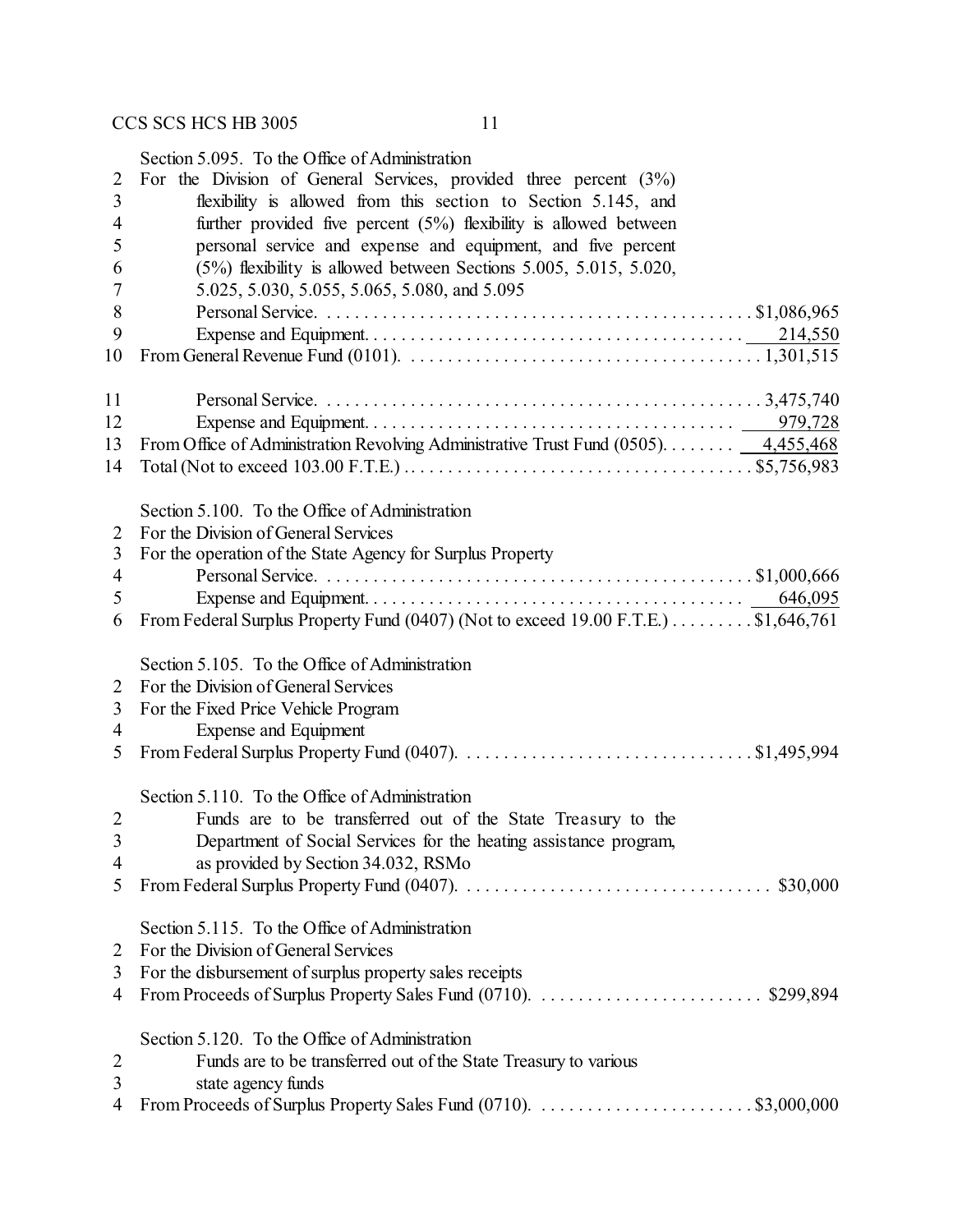Section 5.125. To the Office of Administration

- Funds are to be transferred out of the State Treasury to the State
- Property Preservation Fund
- From Other Funds (Various). . . . . . . . . . . . . . . . . . . . . . . . . . . . . . . . . . . . . . . . . . . \$25,000,000

Section 5.130. To the Office of Administration

- For the Division of General Services
- For the repair or replacement of state-owned or leased facilities that have suffered damage from natural or man-made events or for the defeasance of outstanding debt secured by the damaged facilities
- when a notice of coverage has been issued by the Commissioner
- of Administration, as provided by Sections 37.410 through 37.413,
- RSMo
- From State Property Preservation Fund (0128). . . . . . . . . . . . . . . . . . . . . . . . . . . . . \$25,000,000

Section 5.135. To the Office of Administration

- For the Division of General Services
- For rebillable expenses and for the replacement or repair of damaged
- equipment when recovery is obtained from a third party
- Expense and Equipment
- From Office of Administration Revolving Administrative Trust Fund (0505). . . . . . . . . \$15,480,000

Section 5.140. To the Office of Administration

| 2               | Funds are to be transferred out of the State Treasury, for the                                                                       |
|-----------------|--------------------------------------------------------------------------------------------------------------------------------------|
| $\overline{3}$  | payment of claims, premiums, and expenses as provided by                                                                             |
| $\overline{4}$  | Sections 105.711 through 105.726, RSMo, to the State Legal                                                                           |
| 5               | Expense Fund                                                                                                                         |
| 6               | From General Revenue Fund (0101). $\ldots \ldots \ldots \ldots \ldots \ldots \ldots \ldots \ldots \ldots \ldots \ldots$ \$18,625,000 |
| $7\overline{ }$ |                                                                                                                                      |
| 8               |                                                                                                                                      |
|                 | Section 5.145. To the Office of Administration                                                                                       |
| 2               | Funds are to be transferred out of the State Treasury, for the                                                                       |
| $\overline{3}$  | payment of claims, premiums, and expenses as provided by                                                                             |
| $\overline{4}$  | Section 105.711 through 105.726, RSMo, to the State Legal                                                                            |
| 5               | Expense Fund                                                                                                                         |
| 6               |                                                                                                                                      |
|                 |                                                                                                                                      |

#### Section 5.150. To the Office of Administration

|  |  | 2 For the Division of General Services |
|--|--|----------------------------------------|
|--|--|----------------------------------------|

|   | 3 For the payment of claims and expenses as provided by Section 105.711 |
|---|-------------------------------------------------------------------------|
| 4 | et seq., RSMo, and for purchasing insurance against any or all          |
| 5 | liability of the State of Missouri or any agency, officer, or           |
| 6 | employee thereof                                                        |
|   |                                                                         |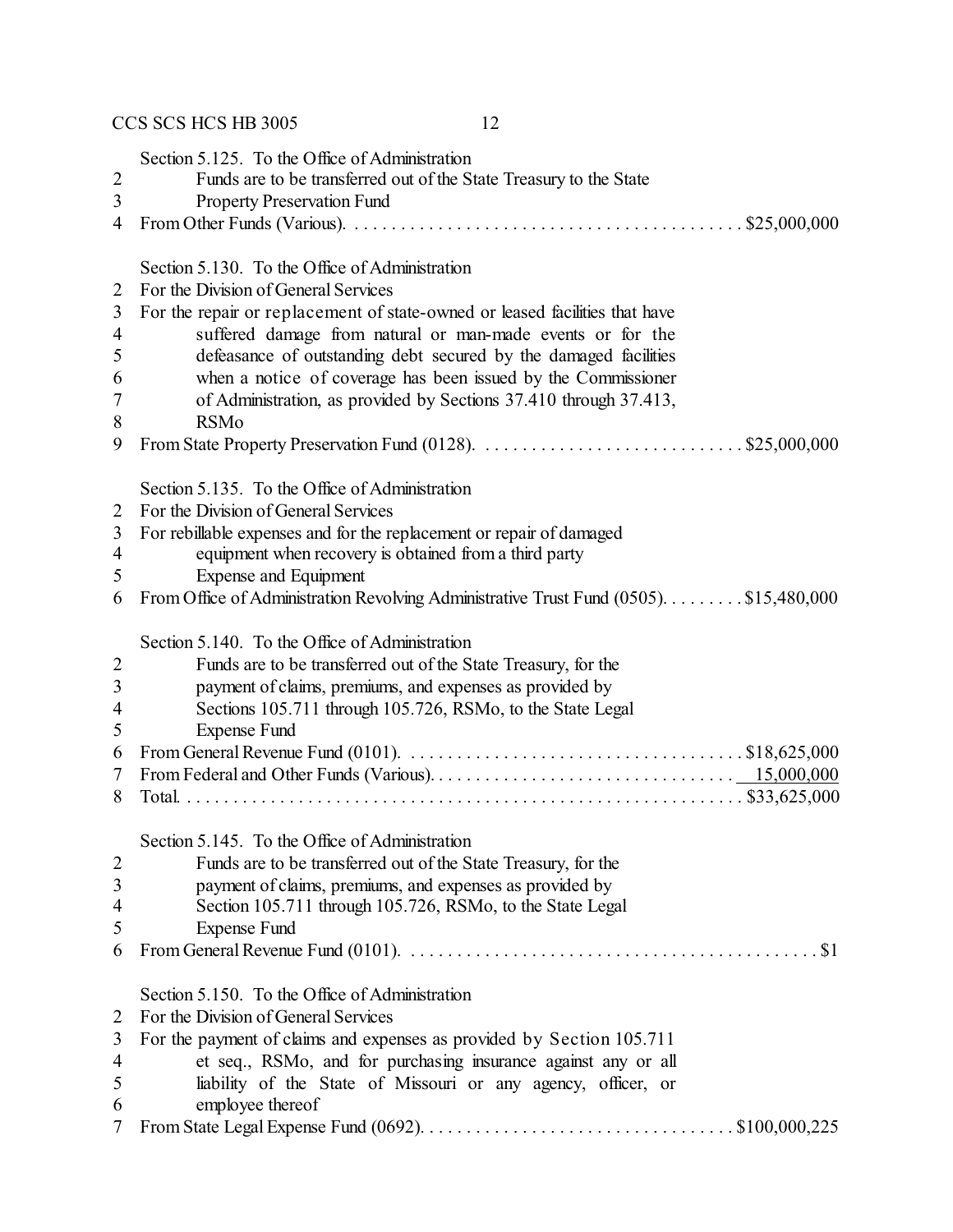|    | Section 5.155. To the Office of Administration                                                                                         |
|----|----------------------------------------------------------------------------------------------------------------------------------------|
| 2  | For the Administrative Hearing Commission, provided three percent $(3\%)$                                                              |
| 3  | flexibility is allowed from this section to Section 5.145, and                                                                         |
| 4  | further provided twenty percent (20%) flexibility is allowed                                                                           |
| 5  | between personal service and expense and equipment                                                                                     |
| 6  |                                                                                                                                        |
|    |                                                                                                                                        |
| 7  | Annual salary adjustment in accordance with Section 105.005, RSMo.  31,118                                                             |
| 8  |                                                                                                                                        |
| 9  |                                                                                                                                        |
|    |                                                                                                                                        |
| 10 |                                                                                                                                        |
| 11 | Annual salary adjustment in accordance with Section 105.005, RSMo.  5,216                                                              |
| 12 | From Administrative Hearing Commission Educational Due Process Hearing                                                                 |
| 13 |                                                                                                                                        |
|    |                                                                                                                                        |
| 14 |                                                                                                                                        |
| 15 |                                                                                                                                        |
| 16 |                                                                                                                                        |
| 17 |                                                                                                                                        |
|    |                                                                                                                                        |
|    |                                                                                                                                        |
|    | Section 5.160. To the Office of Administration                                                                                         |
| 2  | For funding the Office of Child Advocate, provided three percent $(3\%)$                                                               |
| 3  | flexibility is allowed from this section to Section 5.145, and                                                                         |
| 4  | further provided five percent $(5%)$ flexibility is allowed between                                                                    |
| 5  | personal service and expense and equipment                                                                                             |
| 6  |                                                                                                                                        |
| 7  |                                                                                                                                        |
| 8  | From General Revenue Fund (0101). $\ldots \ldots \ldots \ldots \ldots \ldots \ldots \ldots \ldots \ldots \ldots \ldots \ldots$ 314,076 |
|    |                                                                                                                                        |
| 9  |                                                                                                                                        |
| 10 |                                                                                                                                        |
|    |                                                                                                                                        |
| 11 |                                                                                                                                        |
| 12 |                                                                                                                                        |
|    |                                                                                                                                        |
|    | Section 5.165. To the Office of Administration                                                                                         |
| 2  | For the administrative, promotional, and programmatic costs of the                                                                     |
| 3  | Children's Trust Fund Board as provided by Section 210.173,                                                                            |
| 4  | RSMo, provided twenty-five percent (25%) flexibility is allowed                                                                        |
| 5  | between personal service and expense and equipment, and                                                                                |
| 6  | provided twenty-five percent $(25%)$ flexibility is allowed between                                                                    |
| 7  | expense and equipment and program disbursements                                                                                        |
| 8  |                                                                                                                                        |
|    |                                                                                                                                        |
| 9  |                                                                                                                                        |
| 10 |                                                                                                                                        |
| 11 |                                                                                                                                        |
|    |                                                                                                                                        |
| 12 |                                                                                                                                        |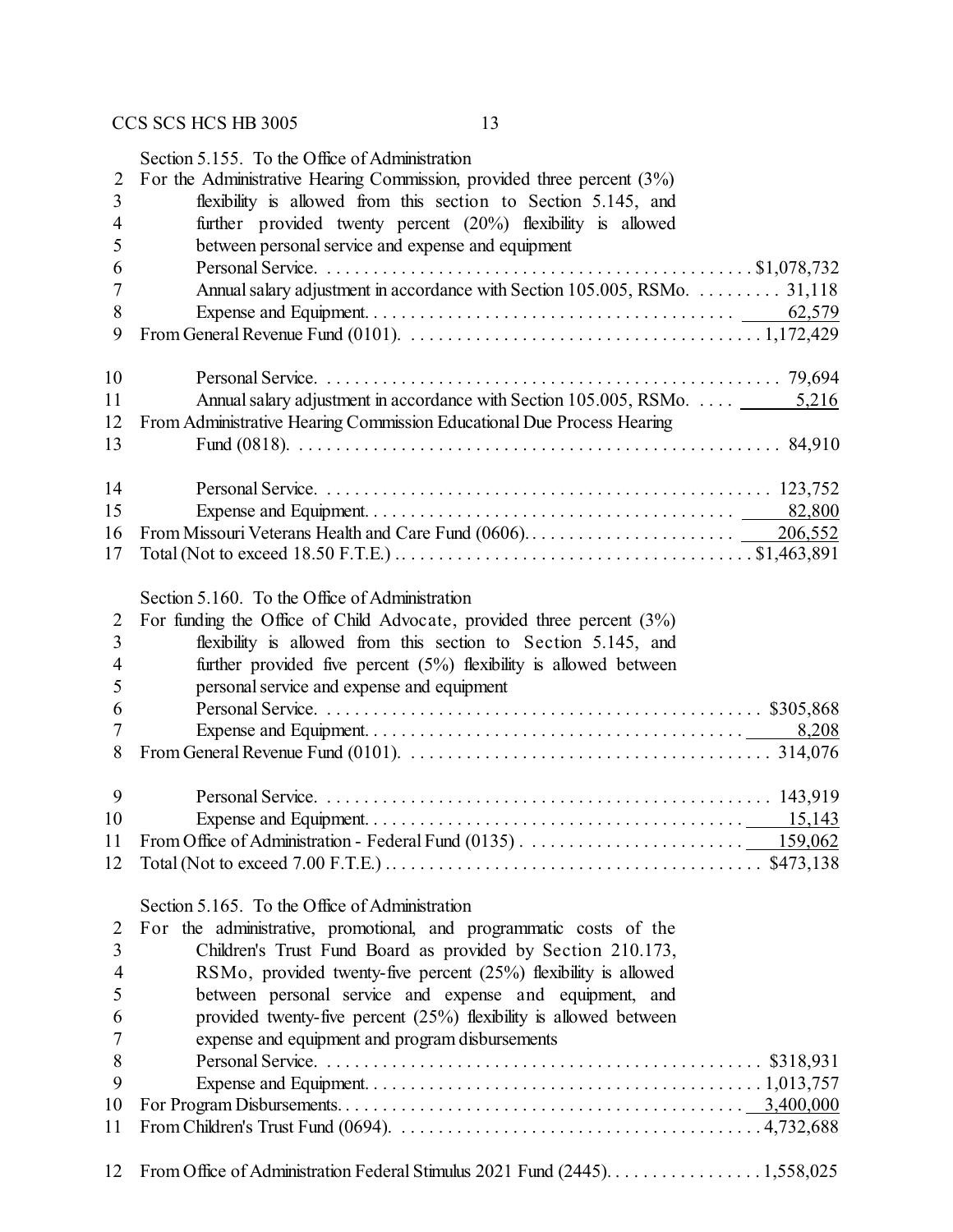| 13<br>14       | For contracts with community-based programs designed to prevent child<br>sexual abuse, to be competitively awarded in accordance with  |
|----------------|----------------------------------------------------------------------------------------------------------------------------------------|
| 15             | Section 210.172, RSMo                                                                                                                  |
| 16             |                                                                                                                                        |
|                |                                                                                                                                        |
| 17             | For the purposes of funding The Family Connects Model in Southwest                                                                     |
| 18             | Missouri                                                                                                                               |
| 19             | From General Revenue Fund (0101). $\ldots \ldots \ldots \ldots \ldots \ldots \ldots \ldots \ldots \ldots \ldots \ldots \ldots$ 500,000 |
| 20             | For the purposes of expenditures to improve facilities and infrastructure                                                              |
| 21             |                                                                                                                                        |
| 22             |                                                                                                                                        |
|                | Section 5.170. To the Office of Administration                                                                                         |
| $\overline{2}$ | For funding the Governor's Council on Disability, provided three percent                                                               |
| 3              | $(3%)$ flexibility is allowed from this section to Section 5.145, and                                                                  |
| 4              | further provided five percent $(5%)$ flexibility is allowed between                                                                    |
| 5              | personal service and expense and equipment                                                                                             |
| 6              |                                                                                                                                        |
| 7              |                                                                                                                                        |
| 8              | From General Revenue Fund (0101) (Not to exceed 4.00 F.T.E.). $\dots \dots \dots \dots$ \$230,604                                      |
|                | Section 5.175. To the Office of Administration                                                                                         |
| $\overline{2}$ | For those services provided through the Office of Administration that                                                                  |
| 3              | are contracted with and reimbursed by the Board of Trustees of                                                                         |
| 4              | the Missouri Public Entity Risk Management Fund as provided                                                                            |
| 5              | by Chapter 537, RSMo                                                                                                                   |
| 6              |                                                                                                                                        |
| 7              |                                                                                                                                        |
| 8              | From Office of Administration Revolving Administrative Trust Fund (0505)                                                               |
| 9              |                                                                                                                                        |
|                | Section 5.180. To the Office of Administration                                                                                         |
| $\overline{2}$ | For the Missouri Ethics Commission, provided five percent $(5\%)$                                                                      |
| 3              | flexibility is allowed between personal service and expense and                                                                        |
| 4              | equipment                                                                                                                              |
| 5              |                                                                                                                                        |
| 6              |                                                                                                                                        |
| 7              | From General Revenue Fund (0101) (Not to exceed 24.00 F.T.E.). $\dots \dots \dots \dots$ \$1,659,132                                   |
|                | Section 5.185. To the Office of Administration                                                                                         |

| $\overline{2}$ | For the Division of Accounting |  |
|----------------|--------------------------------|--|
|----------------|--------------------------------|--|

- For payment of rent by the state for state agencies occupying Board of
- Public Buildings revenue bond financed buildings. Funds are to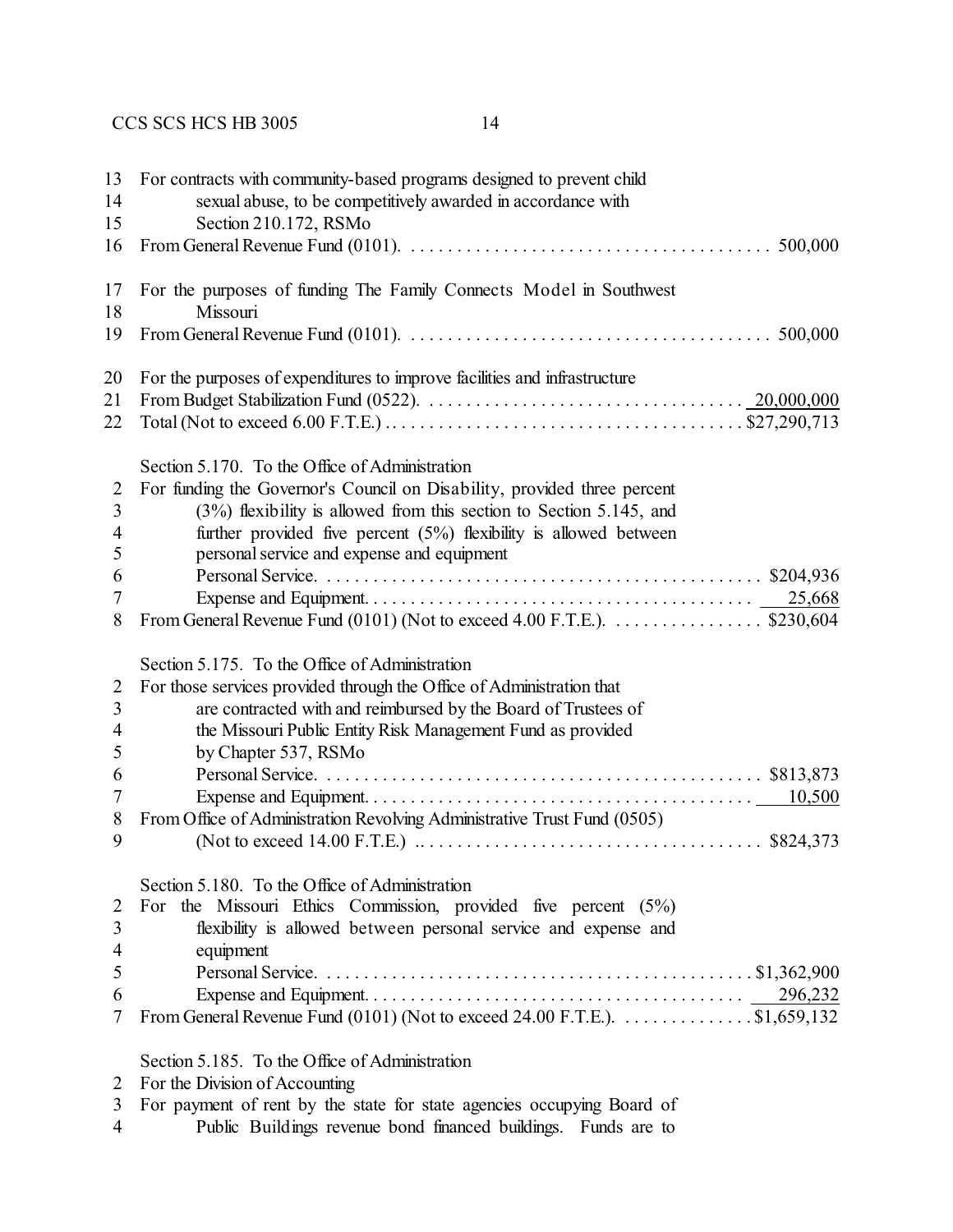| 5<br>6         | be used for principal, interest, bond issuance costs, and reserve<br>fund requirements of Board of Public Buildings bonds            |
|----------------|--------------------------------------------------------------------------------------------------------------------------------------|
| 7              | From General Revenue Fund (0101). $\ldots \ldots \ldots \ldots \ldots \ldots \ldots \ldots \ldots \ldots \ldots \ldots$ \$61,024,026 |
| 8              |                                                                                                                                      |
| 9              | From Board of Public Buildings Series A 2018 State Facilities Bond                                                                   |
| 10             |                                                                                                                                      |
| 11             |                                                                                                                                      |
|                |                                                                                                                                      |
|                | Section 5.190. To the Office of Administration                                                                                       |
| $\overline{2}$ | For the Division of Accounting                                                                                                       |
| 3              | For annual fees, arbitrage rebate, refunding, defeasance, and related                                                                |
| 4              | expenses of House Bill 3005 debt                                                                                                     |
| 5              |                                                                                                                                      |
|                |                                                                                                                                      |
|                | Section 5.195. To the Office of Administration                                                                                       |
| 2              | For the Division of Accounting                                                                                                       |
| 3              | For payment of the state's lease/purchase debt requirements                                                                          |
| 4              | From State Facility Maintenance and Operation Fund (0501). \$2,408,932                                                               |
|                |                                                                                                                                      |
|                | Section 5.200. To the Office of Administration                                                                                       |
| 2              | For the Division of Accounting                                                                                                       |
| 3              | For debt service and all related expenses associated with the State                                                                  |
| 4              | Historical Society Project bonds issued through the Missouri                                                                         |
| 5              | Development Finance Board                                                                                                            |
| 6              | From General Revenue Fund (0101). $\ldots \ldots \ldots \ldots \ldots \ldots \ldots \ldots \ldots \ldots$ \$2,308,794                |
|                |                                                                                                                                      |
|                | Section 5.205. To the Office of Administration                                                                                       |
| 2              | For transferring funds to the Fulton State Hospital Bond Fund for debt                                                               |
| 3              | payments on bonds issued by the Missouri Development Finance                                                                         |
| $\overline{4}$ | Board pursuant to a finance agreement between the Missouri                                                                           |
| 5              | Development Finance Board, Office of Administration, and                                                                             |
| 6              | Department of Mental Health for a project to replace Fulton State                                                                    |
| 7              | Hospital, not to exceed \$220 million in total bonding principal and                                                                 |
| 8              | for related expenses                                                                                                                 |
| 9              | From General Revenue Fund (0101). $\ldots \ldots \ldots \ldots \ldots \ldots \ldots \ldots \ldots \ldots \ldots \ldots$ \$12,329,785 |
|                |                                                                                                                                      |
|                | Section 5.210. To the Office of Administration                                                                                       |
| 2              | For the Division of Accounting                                                                                                       |
| 3              | For debt service related to the Fulton State Hospital bonds                                                                          |
| 4              |                                                                                                                                      |
|                |                                                                                                                                      |
|                | Section 5.215. To the Office of Administration                                                                                       |
| 2              | For the Division of Facilities Management, Design and Construction                                                                   |
| 3              | For debt service related to guaranteed energy cost savings contracts                                                                 |
| 4              |                                                                                                                                      |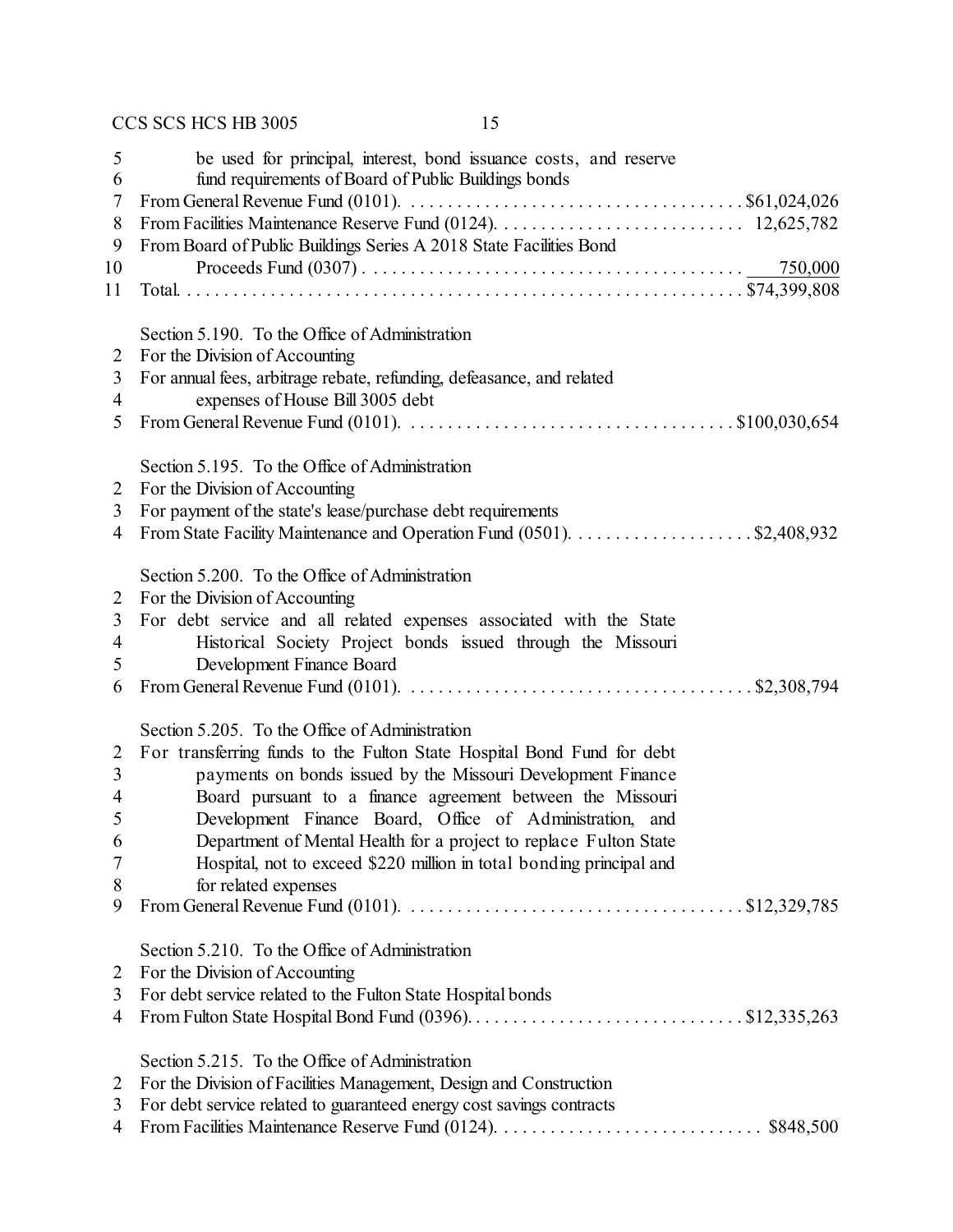|                                      | CCS SCS HCS HB 3005<br>16                                                                                                                                                                                                                                                                                                                                                                                        |
|--------------------------------------|------------------------------------------------------------------------------------------------------------------------------------------------------------------------------------------------------------------------------------------------------------------------------------------------------------------------------------------------------------------------------------------------------------------|
| 2<br>3<br>4<br>5                     | Section 5.220. To the Office of Administration<br>For the Division of Accounting<br>For Debt Management<br><b>Expense and Equipment</b><br>From General Revenue Fund (0101). $\ldots \ldots \ldots \ldots \ldots \ldots \ldots \ldots \ldots \ldots \ldots$ \$83,300                                                                                                                                             |
| 2<br>3<br>4<br>5<br>6                | Section 5.225. To the Office of Administration<br>For the Division of Accounting<br>For the Bartle Hall Convention Center expansion, operations,<br>development, or maintenance in Kansas City pursuant to Sections<br>67.638 through 67.641, RSMo<br>From General Revenue Fund (0101). $\ldots \ldots \ldots \ldots \ldots \ldots \ldots \ldots \ldots \ldots \ldots \ldots$ \$2,000,000                        |
| 2<br>3<br>4<br>5                     | Section 5.230. To the Office of Administration<br>For the Division of Accounting<br>For the maintenance of the Jackson County Sports Complex pursuant to<br>Sections 67.638 through 67.641, RSMo                                                                                                                                                                                                                 |
| 2<br>3<br>4<br>5                     | Section 5.235. To the Office of Administration<br>For the Division of Accounting<br>For debt service and maintenance on the Edward Jones Dome project in<br>St. Louis<br>From General Revenue Fund (0101). $\ldots \ldots \ldots \ldots \ldots \ldots \ldots \ldots \ldots \ldots \ldots$ \$2,000,000                                                                                                            |
| 2<br>3<br>4<br>5                     | Section 5.240. To the Office of Administration<br>For the Division of Accounting<br>For the Department of Natural Resources lease payments to the state<br>board of public buildings for various state park improvements                                                                                                                                                                                         |
| 2<br>3<br>4<br>5<br>6<br>7<br>8<br>9 | Section 5.245. To the Office of Administration<br>For the Division of Accounting<br>For interest payments on federal grant monies in accordance with the Cash<br>Management Improvement Act of 1990 and 1992, and any other<br>interest or penalties due to the federal government<br>From General Revenue Fund (0101). $\ldots \ldots \ldots \ldots \ldots \ldots \ldots \ldots \ldots \ldots \ldots$ \$900,000 |
| 2<br>3<br>4                          | Section 5.250. To the Office of Administration<br>For the distribution of federal funds to non-entitlement units of local<br>government as provided in the American Recovery Act<br>From Coronavirus Local Government Fiscal Recovery Fund (2404). \$250,000,000                                                                                                                                                 |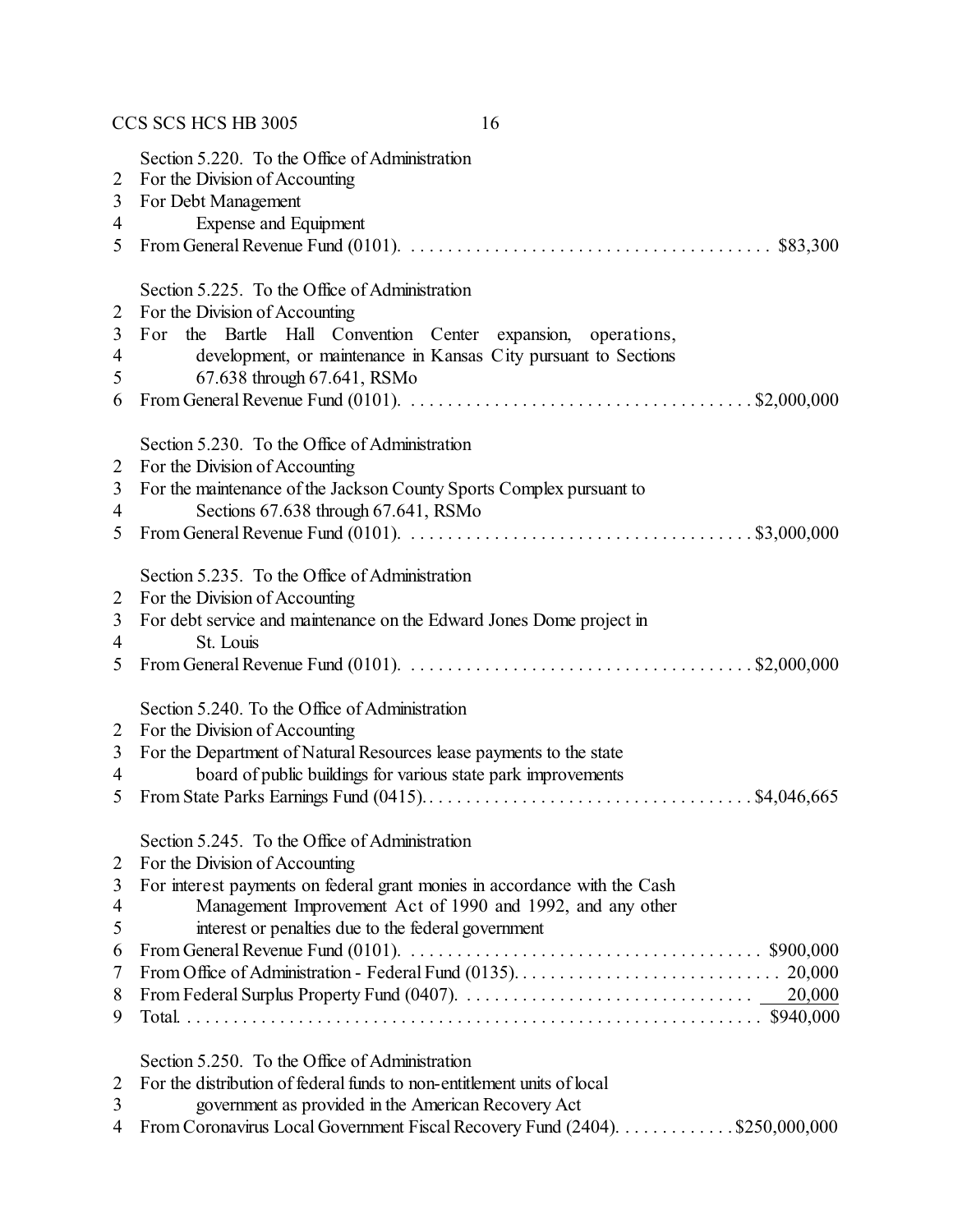Section 5.255. To the Office of Administration

| $\overline{2}$ | Funds are to be transferred out of the State Treasury, chargeable to                                                         |
|----------------|------------------------------------------------------------------------------------------------------------------------------|
| 3              | the Budget Reserve Fund and other funds, such amounts as may be                                                              |
| 4              | necessary for cash-flow assistance to various funds, provided,                                                               |
| 5              | however, that funds other than the Budget Reserve Fund will not                                                              |
| 6              | be used without prior notification to the Commissioner of the                                                                |
| 7              | Office of Administration, the Chair of the Senate Appropriations                                                             |
| 8              | Committee, and the Chair of the House Budget Committee.                                                                      |
| 9              | Cash-flow assistance from funds other than the Budget Reserve                                                                |
| 10             | Fund shall only be transferred from May 15 to June 30 in any                                                                 |
| 11             | fiscal year, and an amount equal to the transfer received, plus                                                              |
|                |                                                                                                                              |
| 12             | interest, shall be transferred back to the appropriate Other Funds                                                           |
| 13             | prior to June 30 of the fiscal year in which the transfer was made                                                           |
| 14             | From Budget Reserve Fund and Other Funds to General Revenue                                                                  |
| 15             |                                                                                                                              |
| 16             | From Budget Reserve Fund and Other Funds to Other Funds (Various).  100,000,000                                              |
| 17             |                                                                                                                              |
|                |                                                                                                                              |
|                | Section 5.260. To the Office of Administration                                                                               |
| $\overline{2}$ | Funds are to be transferred out of the State Treasury, such amounts                                                          |
| 3              | as may be necessary for repayment of cash-flow assistance to the                                                             |
| $\overline{4}$ | Budget Reserve Fund and Other Funds, provided, however, that                                                                 |
| 5              | the Commissioner of the Office of Administration, the Chair of the                                                           |
| 6              | Senate Appropriations Committee, and the Chair of the House                                                                  |
| 7              | Budget Committee shall be notified when repayment to funds,                                                                  |
| 8              | other than the Budget Reserve Fund, has been made                                                                            |
| 9              |                                                                                                                              |
| 10             |                                                                                                                              |
| 11             |                                                                                                                              |
|                |                                                                                                                              |
|                | Section 5.265. To the Office of Administration                                                                               |
| $\overline{2}$ | Funds are to be transferred out of the State Treasury, such amounts                                                          |
| 3              | as may be necessary for interest payments on cash-flow assistance,                                                           |
| 4              | to the Budget Reserve Fund and Other Funds                                                                                   |
| 5              |                                                                                                                              |
| 6              | 500,000                                                                                                                      |
| 7              |                                                                                                                              |
|                | Section 5.270. To the Office of Administration                                                                               |
|                |                                                                                                                              |
| $\overline{2}$ | Funds are to be transferred out of the State Treasury, such amounts                                                          |
| 3              | as may be necessary for constitutional requirements of the Budget                                                            |
| $\overline{4}$ | Reserve Fund, provided twenty-five percent $(25%)$ flexibility is                                                            |
| 5              | allowed from Sections 5.450, 5.470, and 5.520 to this section                                                                |
| 6              | From General Revenue Fund (0101). $\ldots \ldots \ldots \ldots \ldots \ldots \ldots \ldots \ldots \ldots \ldots$ \$7,000,000 |
| 7              |                                                                                                                              |
| 8              |                                                                                                                              |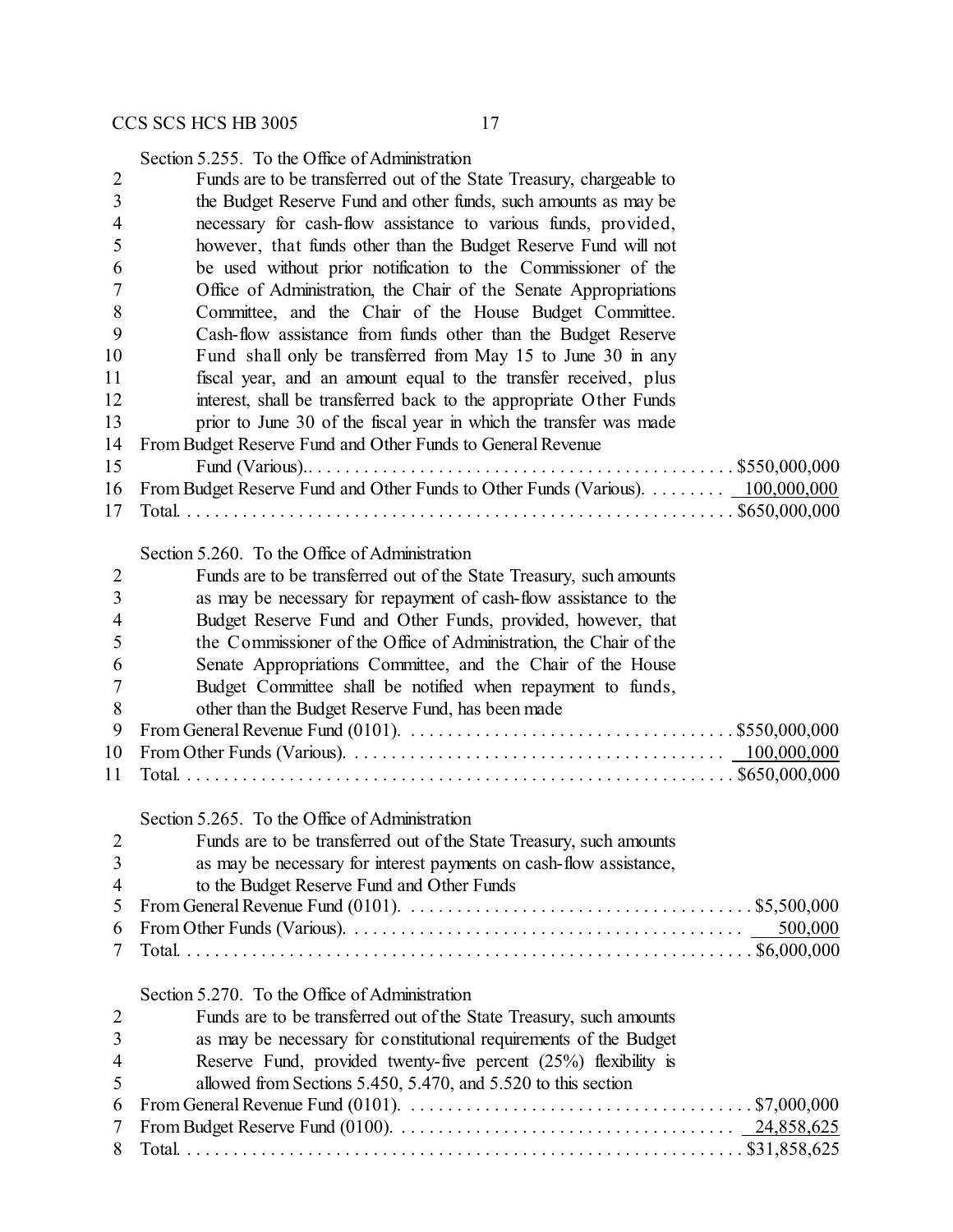|                | Section 5.285. To the Office of Administration                                                                                          |
|----------------|-----------------------------------------------------------------------------------------------------------------------------------------|
| $\overline{2}$ | Funds are to be transferred out of the State Treasury, such amounts                                                                     |
| 3              | as may be necessary for corrections to fund balances                                                                                    |
| 4              | From General Revenue Fund (0101). $\ldots \ldots \ldots \ldots \ldots \ldots \ldots \ldots \ldots \ldots \ldots \ldots \ldots$ \$50,000 |
| 5              |                                                                                                                                         |
| 6              |                                                                                                                                         |
|                |                                                                                                                                         |
|                | Section 5.290. To the Office of Administration                                                                                          |
| $\overline{2}$ | Funds are to be transferred out of the State Treasury, such amounts                                                                     |
| 3              | as are necessary for allocation of costs to other funds in support of                                                                   |
| $\overline{4}$ | state's central services performed by the Office of<br>the                                                                              |
| 5              | Administration, the Department of Revenue, the Capitol Police,                                                                          |
| 6              | the Elected Officials, and the General Assembly, to the General                                                                         |
| 7              | Revenue Fund                                                                                                                            |
| 8              |                                                                                                                                         |
|                |                                                                                                                                         |
|                | Section 5.295. To the Office of Administration                                                                                          |
| 2              | For funding statewide membership dues                                                                                                   |
| 3              | From General Revenue Fund (0101). $\ldots \ldots \ldots \ldots \ldots \ldots \ldots \ldots \ldots \ldots \ldots$ \$222,000              |
|                |                                                                                                                                         |
|                | Section 5.300. To the Office of Administration                                                                                          |
| 2              | For the Division of Accounting                                                                                                          |
| 3              | For paying the several counties of Missouri the amount that has been paid                                                               |
| 4              | into the State Treasury by the United States Treasury as a refund                                                                       |
| 5              | from the leases of flood control lands, under the provisions of an                                                                      |
| 6              | Act of Congress approved June 28, 1938, to be distributed to                                                                            |
| 7              | certain counties in Missouri in accordance with the provisions of                                                                       |
| 8              | state law, provided twenty-five percent $(25%)$ flexibility is allowed                                                                  |
| 9              | between Sections 5.300 and 5.305                                                                                                        |
| 10             |                                                                                                                                         |
|                | Section 5.305. To the Office of Administration                                                                                          |
| $\overline{2}$ | For the Division of Accounting                                                                                                          |
| 3              | For paying the several counties of Missouri the amount that has been paid                                                               |
| 4              | into the State Treasury by the United States Treasury as a refund                                                                       |
| 5              | from the National Forest Reserve, under the provisions of an Act                                                                        |
| 6              | of Congress approved June 28, 1938, to be distributed to certain                                                                        |
| 7              | counties in Missouri, provided twenty-five percent (25%)                                                                                |
| 8              | flexibility is allowed between Sections 5.300 and 5.305                                                                                 |
| 9              |                                                                                                                                         |
|                |                                                                                                                                         |
|                | Section 5.310. To the Office of Administration                                                                                          |
| 2              | For the Division of Accounting                                                                                                          |
| 3              | counties for county correctional prosecution<br>For<br>payments<br>to                                                                   |
| 4              | reimbursements pursuant to Sections 50.850 and 50.853, RSMo                                                                             |

From General Revenue Fund (0101). . . . . . . . . . . . . . . . . . . . . . . . . . . . . . . . . . . . . . . . \$30,000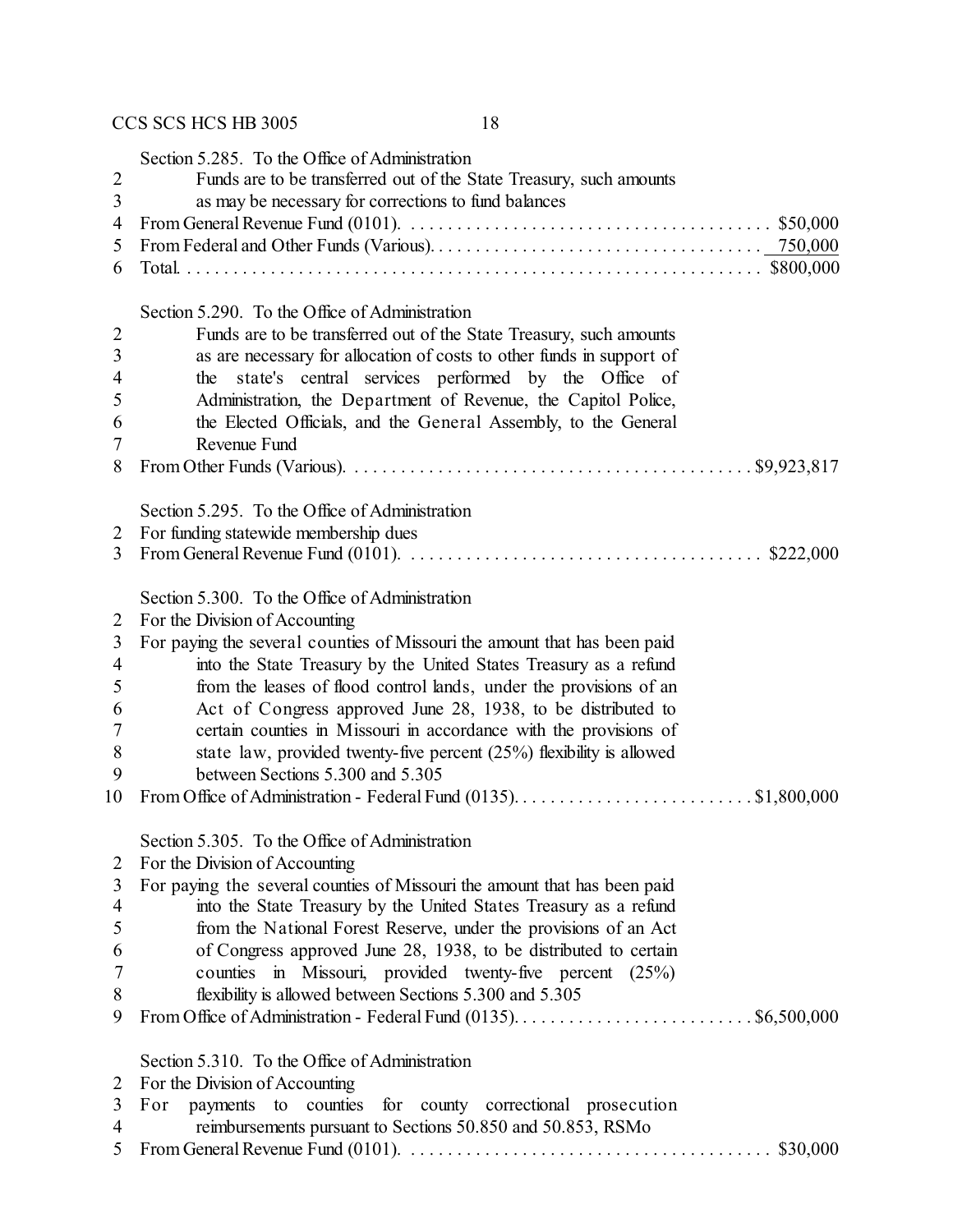|                     | CCS SCS HCS HB 3005<br>19                                                                                                                                                     |
|---------------------|-------------------------------------------------------------------------------------------------------------------------------------------------------------------------------|
| $\overline{2}$<br>3 | Section 5.315. To the Office of Administration<br>For distribution of state grants to regional planning commissions and local<br>governments as provided by Chapter 251, RSMo |
| 4                   | From General Revenue Fund (0101). $\ldots \ldots \ldots \ldots \ldots \ldots \ldots \ldots \ldots \ldots \ldots$ \$560,000                                                    |
|                     | Section 5.320. To the Office of Administration                                                                                                                                |
| 2                   | For funding transition costs for the State Auditor                                                                                                                            |
| 3                   |                                                                                                                                                                               |
|                     | Section 5.450. To the Office of Administration                                                                                                                                |
| 2                   | For transferring funds for state employees and participating political                                                                                                        |
| 3                   | subdivisions to the OASDHI Contributions Fund, provided five                                                                                                                  |
| 4                   | percent (5%) flexibility is allowed between federal and other funds                                                                                                           |
| 5                   | within this section, and further provided twenty-five percent $(25%)$                                                                                                         |
| 6                   | flexibility is allowed from this section to Section 5.270                                                                                                                     |
| 7                   | From General Revenue Fund (0101). $\ldots \ldots \ldots \ldots \ldots \ldots \ldots \ldots \ldots \ldots \ldots$ \$93,952,929                                                 |
| 8                   |                                                                                                                                                                               |
| 9                   |                                                                                                                                                                               |
| 10                  |                                                                                                                                                                               |
|                     | Section 5.455. To the Office of Administration                                                                                                                                |
| 2                   | For the Department of Public Safety                                                                                                                                           |
| 3                   | For transferring funds for employees of the State Highway Patrol to the                                                                                                       |
| 4                   | OASDHI Contributions Fund, said transfers to be administered by                                                                                                               |
| 5                   | the Office of Administration                                                                                                                                                  |
| 6                   | From State Highways and Transportation Department Fund (0644). \$9,855,000                                                                                                    |
|                     | Section 5.460. To the Office of Administration                                                                                                                                |
| 2                   | For the Division of Accounting                                                                                                                                                |
| 3                   | For the payment of OASDHI taxes for all state employees and for                                                                                                               |
| $\overline{4}$      | participating political subdivisions within the state to the Treasurer                                                                                                        |
| 5                   | of the United States for compliance with current provisions of                                                                                                                |
| 6                   | Title 2 of the Federal Social Security Act, as amended, in                                                                                                                    |
| 7                   | accordance with the agreement between the State Social Security                                                                                                               |
| 8                   | Administrator and the Secretary of the Department of Health and                                                                                                               |
| 9                   | Human Services, and for administration of the agreement under                                                                                                                 |
| 10                  | Section 218 of the Social Security Act which extends Social                                                                                                                   |
| 11                  | Security benefits to state and local public employees                                                                                                                         |
| 12                  |                                                                                                                                                                               |
|                     | Section 5.465. To the Office of Administration                                                                                                                                |
| 2                   | For an additional one-time state contribution to the Missouri State                                                                                                           |
| 3                   | Employees'<br>Retirement System to the State Retirement                                                                                                                       |
| 4                   | <b>Contributions Fund</b>                                                                                                                                                     |
| 5                   | From General Revenue Fund (0101). $\ldots \ldots \ldots \ldots \ldots \ldots \ldots \ldots \ldots \ldots \ldots$ \$200,000,000                                                |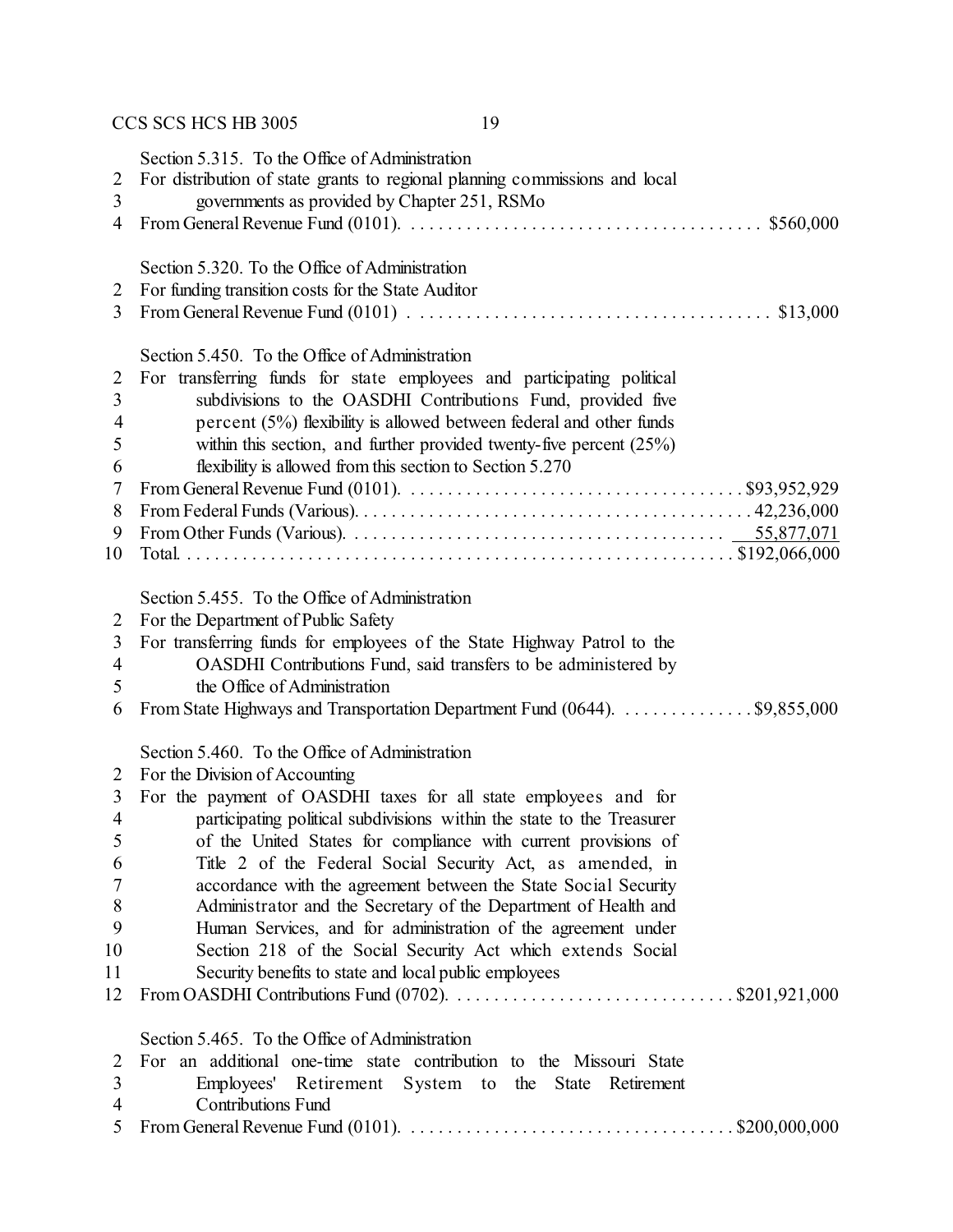CCS SCS HCS HB 3005 20 From Budget Stabilization Fund (0522). . . . . . . . . . . . . . . . . . . . . . . . . . . . . . . . . 300,000,000 Total. . . . . . . . . . . . . . . . . . . . . . . . . . . . . . . . . . . . . . . . . . . . . . . . . . . . . . . . . . . . \$500,000,000 Section 5.470. To the Office of Administration For transferring funds for the state's contribution to the Missouri State Employees' Retirement System to the State Retirement Contributions Fund, provided five percent (5%) flexibility is allowed between federal and other funds within this section, and further provided twenty-five percent (25%) flexibility is allowed from this section to Section 5.270 From General Revenue Fund (0101). . . . . . . . . . . . . . . . . . . . . . . . . . . . . . . . . . . . \$368,174,827 From Federal Funds (Various). . . . . . . . . . . . . . . . . . . . . . . . . . . . . . . . . . . . . . . . . . 119,331,703 From Other Funds (Various). . . . . . . . . . . . . . . . . . . . . . . . . . . . . . . . . . . . . . . . 123,222,173 Total. . . . . . . . . . . . . . . . . . . . . . . . . . . . . . . . . . . . . . . . . . . . . . . . . . . . . . . . . . . . \$610,728,703 Section 5.475. To the Office of Administration For the Division of Accounting For payment of the state's contribution to the Missouri State Employees' Retirement System, provided that no more than \$14,017,403 shall be expended on administration of the system, excluding investment expenses From State Retirement Contributions Fund (0701). . . . . . . . . . . . . . . . . . . . . . . . . . \$610,728,703 Section 5.480. To the Office of Administration For the Division of Accounting Fund are to be transferred out of the State Treasury to the General Revenue Fund From State Retirement Contributions Fund (0701). . . . . . . . . . . . . . . . . . . . . . . . . . \$367,966,000 Section 5.485. To the Office of Administration For the Division of Accounting For payment of the state's contribution to the Missouri State Employees' Retirement System, for accelerated payments to the state contribution From General Revenue Fund (0101). . . . . . . . . . . . . . . . . . . . . . . . . . . . . . . . . . . . \$367,966,000 Section 5.490. To the Office of Administration For the Division of Accounting For payment of retirement benefits to the Public School Retirement System pursuant to Section 104.342, RSMo From General Revenue Fund (0101). . . . . . . . . . . . . . . . . . . . . . . . . . . . . . . . . . . . . . . . \$60,000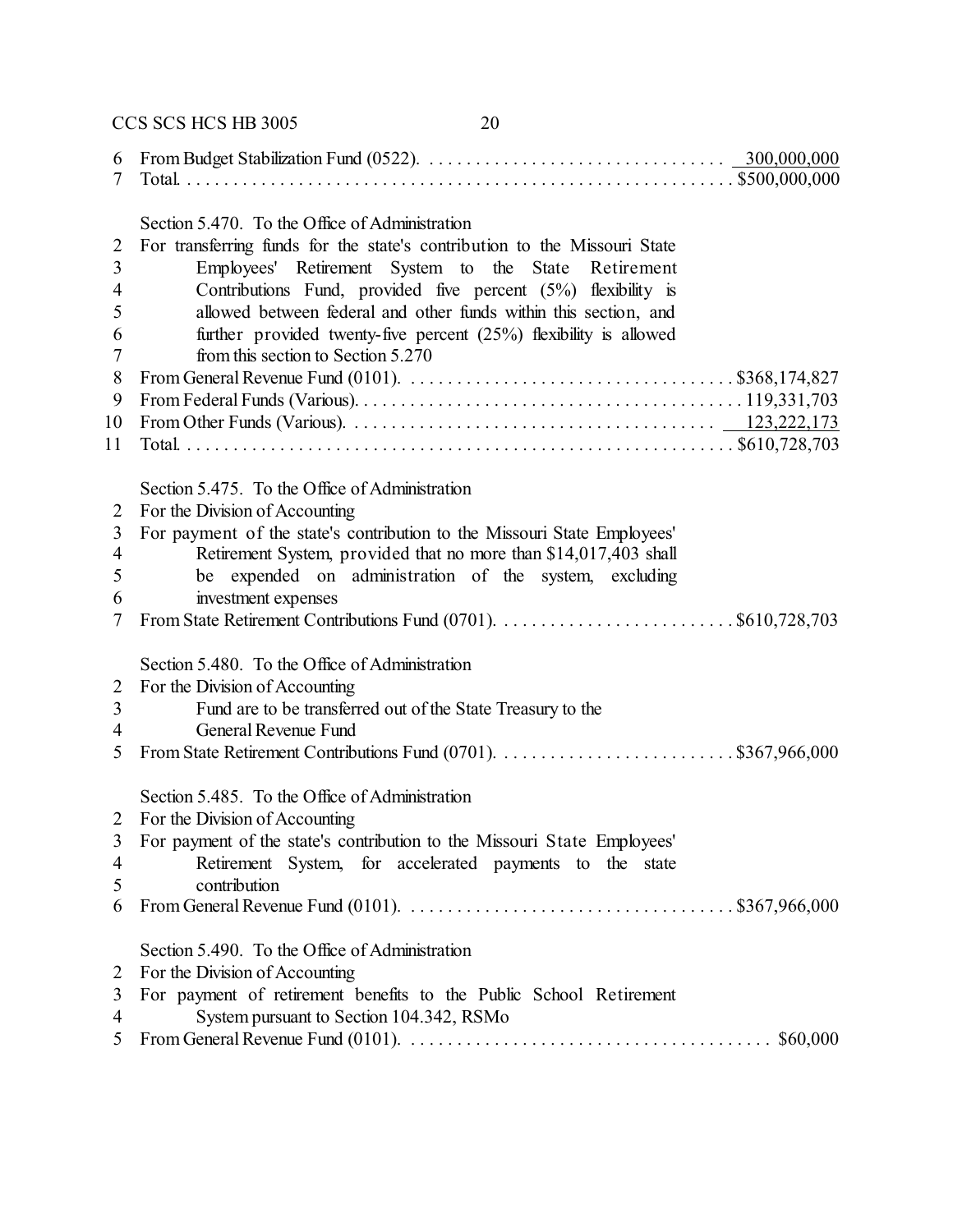Section 5.495. To the Office of Administration

| $\overline{2}$ | For the Division of Accounting                                                                                                       |
|----------------|--------------------------------------------------------------------------------------------------------------------------------------|
| 3              | For transferring funds for state employees who are qualified participants                                                            |
| 4              | in the state Deferred Compensation Plan in accordance with                                                                           |
| 5              | Section 105.927, RSMo, who contribute at least \$25 per month,                                                                       |
| 6              | and pursuant to Section $401(a)$ of the Internal Revenue Code to the                                                                 |
| 7              | Missouri State Employees' Deferred Compensation Incentive Plan                                                                       |
| 8              | <b>Administration Fund</b>                                                                                                           |
| 9              | From General Revenue Fund (0101). $\ldots \ldots \ldots \ldots \ldots \ldots \ldots \ldots \ldots \ldots \ldots \ldots$ \$15,678,528 |
| 10             |                                                                                                                                      |
| 11             |                                                                                                                                      |
| 12             |                                                                                                                                      |
|                |                                                                                                                                      |
|                | Section 5.500. To the Office of Administration                                                                                       |
| 2              | For the Division of Accounting                                                                                                       |
| 3              | For transferring funds for the state's contribution to the Missouri State                                                            |
| 4              | Employees' Deferred Compensation Incentive Plan Administration                                                                       |
| 5              | Fund for employees of the State Highway Patrol, said transfers to                                                                    |
| 6              | be administered by the Office of Administration                                                                                      |
| 7              | From State Highways and Transportation Department Fund (0644). \$273,009                                                             |
|                | Section 5.505. To the Office of Administration                                                                                       |
| 2              | For the Division of Accounting                                                                                                       |
| 3              | For the payment of funds credited by the state at a maximum rate of \$75                                                             |
| 4              | per month per qualified participant in accordance with Section                                                                       |
| 5              | 105.927, RSMo, who contribute at least \$25 per month, to deferred                                                                   |
| 6              | compensation investment companies                                                                                                    |
| 7              | From Missouri State Employees' Deferred Compensation Incentive Plan                                                                  |
| 8              |                                                                                                                                      |
|                | Section 5.510. To the Office of Administration                                                                                       |
|                |                                                                                                                                      |
|                | 2 For the Division of Accounting                                                                                                     |
| 3              | For reimbursing the Division of Employment Security benefit account for                                                              |
| 4<br>5         | claims paid to former state employees for unemployment insurance<br>coverage and for related professional services, provided five    |
|                |                                                                                                                                      |
| 6<br>7         | percent (5%) flexibility is allowed between federal and other funds<br>within this section                                           |
|                | From General Revenue Fund (0101). $\ldots \ldots \ldots \ldots \ldots \ldots \ldots \ldots \ldots \ldots \ldots$ \$2,435,534         |
| 8<br>9         |                                                                                                                                      |
| 10             |                                                                                                                                      |
|                |                                                                                                                                      |
| 11             |                                                                                                                                      |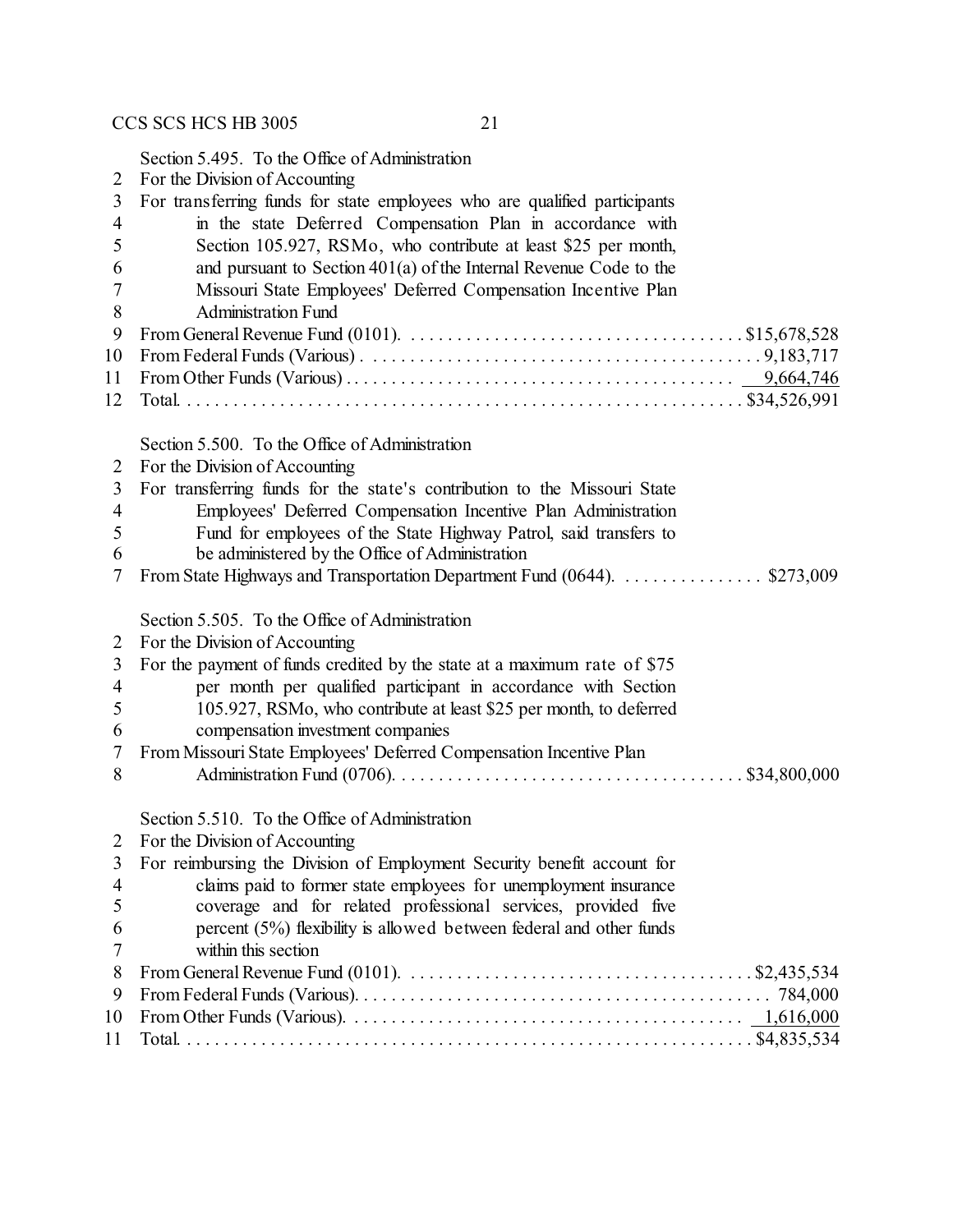Section 5.515. To the Office of Administration

- For the Division of Accounting
- For reimbursing the Division of Employment Security benefit account for
- claims paid to former state employees of the Department of Public
- Safety for unemployment insurance coverage and for related
- professional services
- From State Highways and Transportation Department Fund (0644). . . . . . . . . . . . . . . . \$100,000

|                | Section 5.520. To the Office of Administration                                                                                   |
|----------------|----------------------------------------------------------------------------------------------------------------------------------|
| $\overline{2}$ | For transferring funds for the state's contribution to the Missouri                                                              |
| 3              | Consolidated Health Care Plan to the Missouri Consolidated                                                                       |
| 4              | Health Care Plan Benefit Fund, provided five percent $(5\%)$                                                                     |
| 5              | flexibility is allowed between federal and other funds within this                                                               |
| 6              | section, and further provided twenty five (25%) flexibility is                                                                   |
| 7              | allowed from this section to Section 5.270                                                                                       |
| 8              | From General Revenue Fund (0101). $\dots \dots \dots \dots \dots \dots \dots \dots \dots \dots \dots \dots \dots$ \$299,205,394  |
| 9              |                                                                                                                                  |
| 10             |                                                                                                                                  |
| 11             |                                                                                                                                  |
|                |                                                                                                                                  |
|                | Section 5.525. To the Office of Administration                                                                                   |
| $\overline{2}$ | For the Division of Accounting                                                                                                   |
| 3              | For payment of the state's contribution to the Missouri Consolidated                                                             |
| $\overline{4}$ | Health Care Plan, provided that no more than \$8,950,235 shall be                                                                |
| 5              | expended on administration of the plan, excluding third-party                                                                    |
| 6              | administrator fees                                                                                                               |
| 7              | From Missouri Consolidated Health Care Plan Benefit Fund (0765). \$489,028,940                                                   |
|                | Section 5.530. To the Office of Administration                                                                                   |
| 2              | For the Division of Accounting                                                                                                   |
| 3              | For paying refunds for overpayment or erroneous payment of employee                                                              |
| 4              | withholding taxes                                                                                                                |
| 5              | From General Revenue Fund (0101). $\ldots \ldots \ldots \ldots \ldots \ldots \ldots \ldots \ldots \ldots \ldots \ldots$ \$36,000 |
|                |                                                                                                                                  |
|                | Section 5.535. To the Office of Administration                                                                                   |
| 2              | For the Division of Accounting                                                                                                   |
| 3              | For providing voluntary life insurance                                                                                           |
| 4              | From Missouri State Employees' Voluntary Life Insurance Fund (0910). \$3,900,000                                                 |
|                |                                                                                                                                  |
|                | Section 5.540. To the Office of Administration                                                                                   |
| 2              | For the Division of Accounting                                                                                                   |
| 3              | For employee medical expense reimbursements reserve                                                                              |
| $\overline{4}$ |                                                                                                                                  |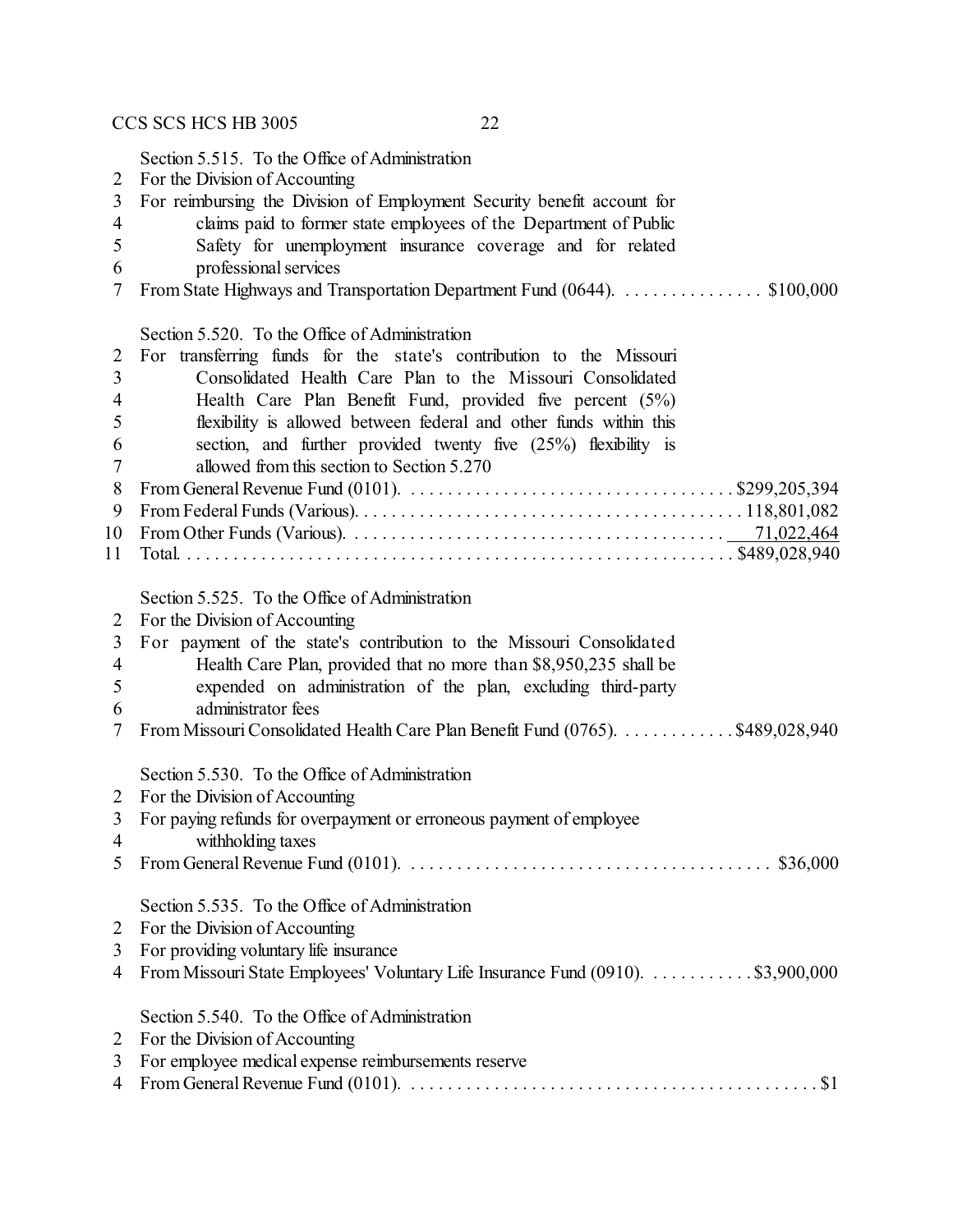## CCS SCS HCS HB 3005 23 Section 5.545. To the Office of Administration For the Division of Accounting Personal Service for state payroll contingency From General Revenue Fund (0101). . . . . . . . . . . . . . . . . . . . . . . . . . . . . . . . . . . . . . . . \$36,000 Section 5.550. To the Office of Administration For the Division of General Services For the provision of workers' compensation benefits to state employees through either a self-insurance program administered by the Office of Administration and/or by contractual agreement with a private carrier and for administrative and legal expenses authorized, in part, by Section 105.810, RSMo From General Revenue Fund (0101). . . . . . . . . . . . . . . . . . . . . . . . . . . . . . . . . . . . . \$37,934,152 From Conservation Commission Fund (0609).. . . . . . . . . . . . . . . . . . . . . . . . . . . . . 1,200,000 Total. . . . . . . . . . . . . . . . . . . . . . . . . . . . . . . . . . . . . . . . . . . . . . . . . . . . . . . . . . . . . \$39,134,152 Section 5.555. To the Office of Administration Funds are to be transferred out of the State Treasury, chargeable to various funds, amounts paid from the General Revenue Fund for workers' compensation benefits provided to employees paid from these other funds, to the General Revenue Fund, provided five percent (5%) flexibility is allowed between federal and other funds within this section From Federal Funds (Various). . . . . . . . . . . . . . . . . . . . . . . . . . . . . . . . . . . . . . . . . . . \$5,016,792 From Other Funds (Various). . . . . . . . . . . . . . . . . . . . . . . . . . . . . . . . . . . . . . . . . . . 3,949,150 Total. . . . . . . . . . . . . . . . . . . . . . . . . . . . . . . . . . . . . . . . . . . . . . . . . . . . . . . . . . . . . . \$8,965,942 Section 5.560. To the Office of Administration For the Division of General Services For workers' compensation tax payments pursuant to Section 287.690, RSMo From General Revenue Fund (0101). . . . . . . . . . . . . . . . . . . . . . . . . . . . . . . . . . . . . . \$2,375,000 From Conservation Commission Fund (0609).. . . . . . . . . . . . . . . . . . . . . . . . . . . . . . 125,000 Total. . . . . . . . . . . . . . . . . . . . . . . . . . . . . . . . . . . . . . . . . . . . . . . . . . . . . . . . . . . . . . \$2,500,000

#### **PART 2**

Section 5.600. To the Office of Administration

- In reference to all sections in Part 1 of this act:
- No funds shall be expended for or from any federal grant in
- furtherance of administrative costs greater than five percent (5%)
- of said federal grant amount or in accordance with grant guidelines.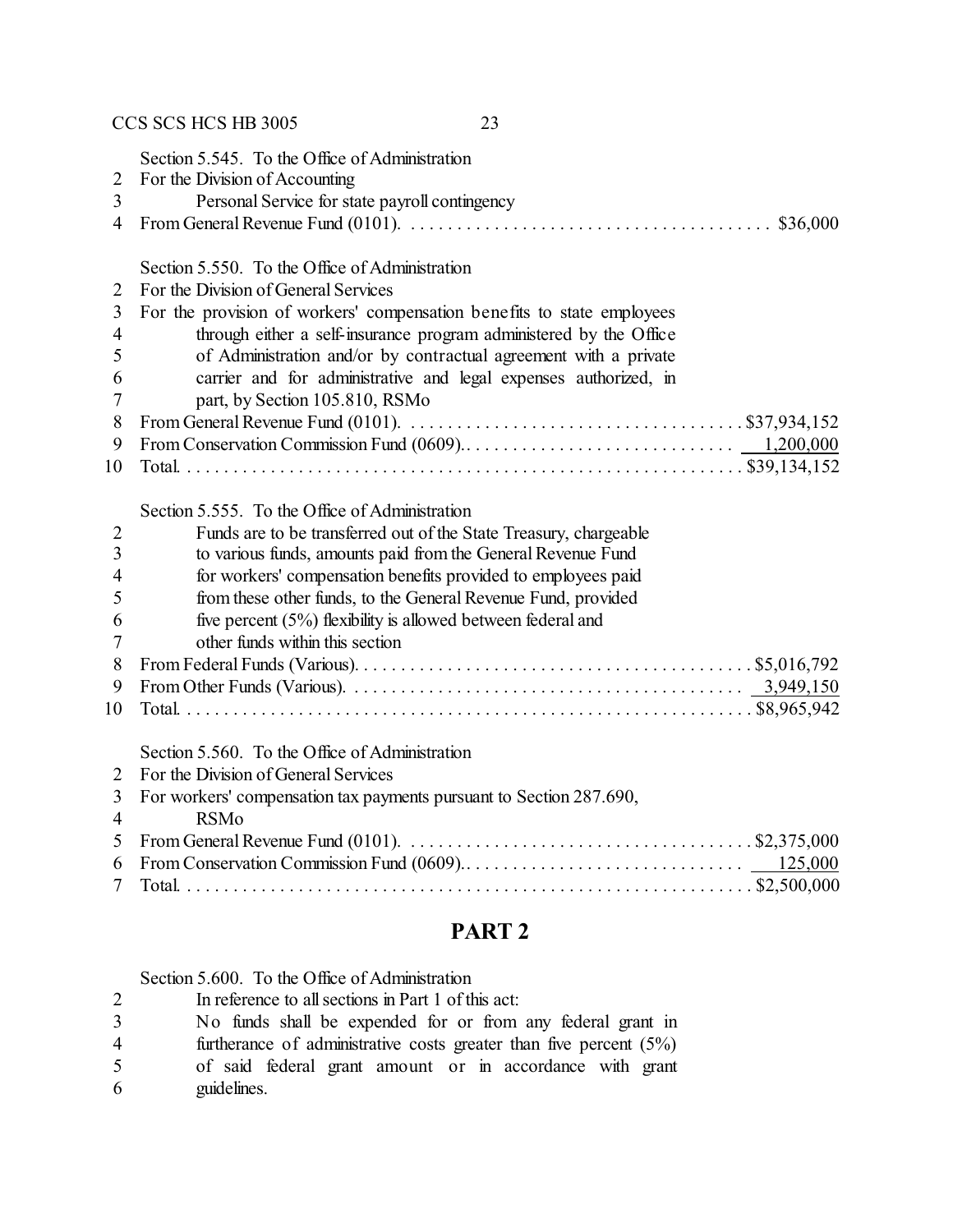Section 5.610. To the Office of Administration

| In reference to all sections in Part 1 of this act:             |
|-----------------------------------------------------------------|
| A contract entered into by a state agency or department for the |

licensing of software applications designed to run on generally

available desktop or server hardware may not limit the ability of

the agency or department to install or run the software on the

hardware of the agency or departments choosing.

## **PART 3**

Section 5.700. To the Office of Administration

| $\sqrt{2}$     |         | <b>Appendix of One-time Appropriations</b> |               |                  |  |  |
|----------------|---------|--------------------------------------------|---------------|------------------|--|--|
| 3              | Section | Line                                       | Amount        | F.T.E. Amount    |  |  |
| $\overline{4}$ | 5.005   | 10                                         | \$2,500       | $\boldsymbol{0}$ |  |  |
| 5              | 5.005   | 16                                         | \$4,500       | $\mathbf{0}$     |  |  |
| 6              | 5.005   | 22                                         | \$1,790,652   | $\mathbf{0}$     |  |  |
| $\overline{7}$ | 5.025   | 28                                         | \$1,749,032   | $\boldsymbol{0}$ |  |  |
| 8              | 5.025   | 31                                         | \$6,000,000   | $\mathbf{0}$     |  |  |
| 9              | 5.030   | 21                                         | \$443,769     | $\mathbf{0}$     |  |  |
| 10             | 5.030   | 22                                         | \$1,305,683   | $\boldsymbol{0}$ |  |  |
| 11             | 5.030   | 88                                         | \$2,506,068   | $\boldsymbol{0}$ |  |  |
| 12             | 5.030   | 91                                         | \$389,538     | $\boldsymbol{0}$ |  |  |
| 13             | 5.030   | 92                                         | \$1,846,969   | $\boldsymbol{0}$ |  |  |
| 14             | 5.030   | 119                                        | \$342,780     | $\boldsymbol{0}$ |  |  |
| 15             | 5.080   | 12                                         | \$727,600     | $\boldsymbol{0}$ |  |  |
| 16             | 5.165   | 19                                         | \$500,000     | $\boldsymbol{0}$ |  |  |
| 17             | 5.165   | 21                                         | \$20,000,000  | $\boldsymbol{0}$ |  |  |
| 18             | 5.190   | 5                                          | \$100,000,000 | $\boldsymbol{0}$ |  |  |
| 19             | 5.250   | $\overline{4}$                             | \$250,000,000 | $\boldsymbol{0}$ |  |  |
| 20             | 5.320   | $\overline{3}$                             | \$13,000      | $\boldsymbol{0}$ |  |  |